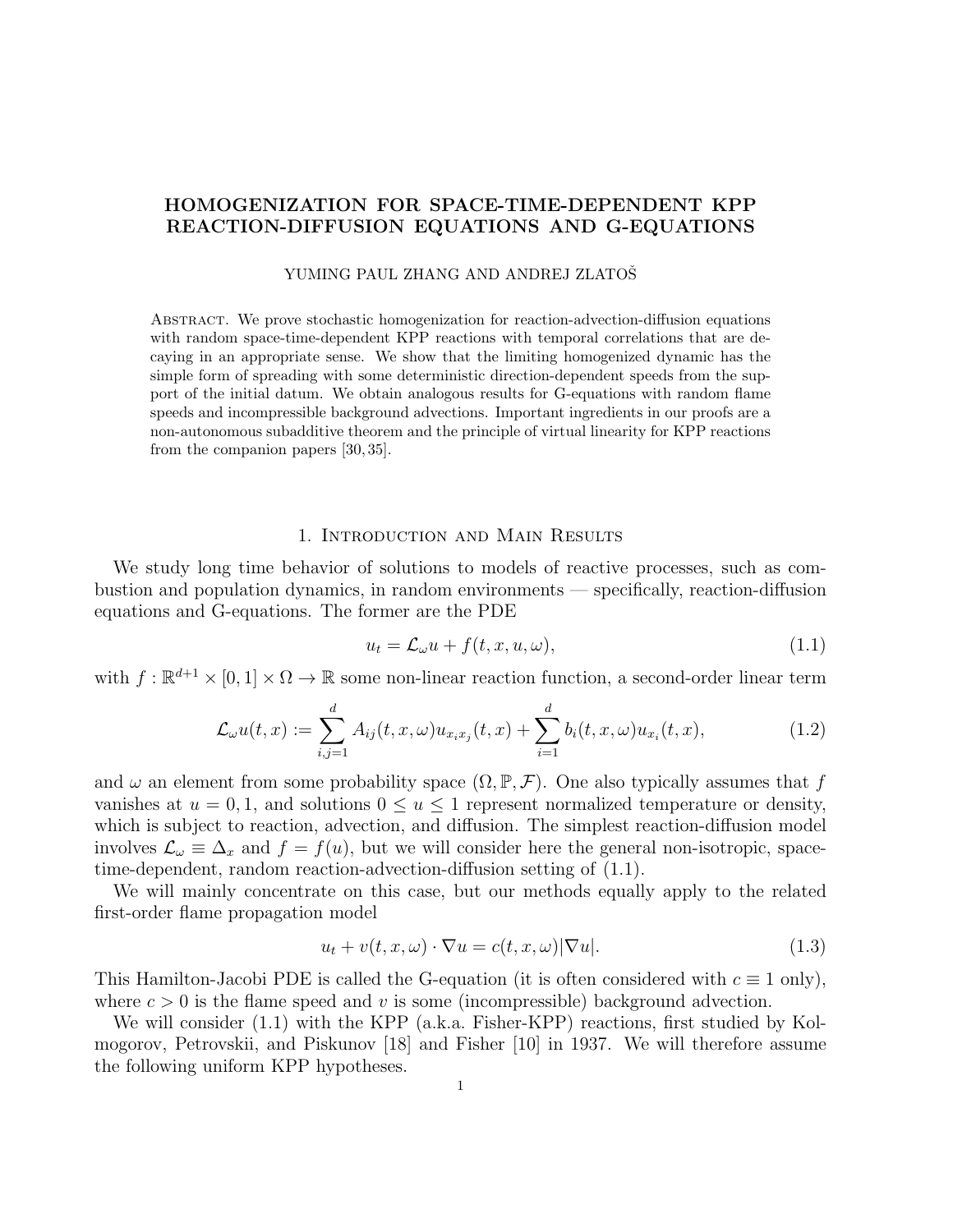**Definition 1.1.** A Lipschitz function  $f : \mathbb{R}^{d+1} \times [0,1] \times \Omega \to \mathbb{R}$  is a KPP reaction if  $f(\cdot,\cdot,0,\cdot)\equiv 0\equiv f(\cdot,\cdot,1,\cdot)$  and  $f(t,x,u,\omega)\leq f_u(t,x,0,\omega)u$  for all  $(t,x,u,\omega)\in \mathbb{R}^d\times [0,1]\times \Omega$ (with  $f_u(\cdot, \cdot, 0, \cdot)$  existing pointwise), plus the following uniform hypotheses hold. We have  $\inf_{(t,x,\omega)\in\mathbb{R}^{d+1}\times\Omega}f(t,x,u,\omega)>0$  for each  $u\in(0,1)$ , as well as  $\inf_{(t,x,\omega)\in\mathbb{R}^{d+1}\times\Omega}f_u(t,x,0,\omega)>0$ and

$$
\lim_{u \to 0} \sup_{(t,x,\omega) \in \mathbb{R}^{d+1}} \left( f_u(t,x,0,\omega) - \frac{f(t,x,u,\omega)}{u} \right) = 0.
$$
\n(1.4)

When physical processes occur in random media, one often expects them to exhibit an effectively homogeneous dynamic on large space-time scales due to large-scale averaging of the variations in the environment. Our main results show that this phenomenon, called homogenization, indeed occurs for (1.1) and (1.3) in very general settings under suitable hypotheses. The main two of the latter are always stationarity of the environment and some mixing assumption on it, without which one cannot reasonably hope for homogenization to occur. We state our versions of these next, with H being either  $(A, b, f_u(\cdot, \cdot, 0, \cdot))$  or  $(c, v)$ (see below for why it suffices to only include  $f_u(\cdot, \cdot, 0, \cdot)$  here in the KPP reaction case).

**Definition 1.2.** Let  $(\Omega, \mathcal{F}, \mathbb{P})$  be some probability space and H a measurable function on  $\mathbb{R}^{d+1} \times \Omega$  with values in some measurable space. We say that H is space-time stationary if there is a group of measure-preserving bijections  $\{ \Upsilon_{(s,y)} : \Omega \to \Omega \}_{(s,y)\in \mathbb{R}^{d+1}}$  with  $\Upsilon_{(0,0)} = \text{Id}_{\Omega}$ and  $\Upsilon_{(s,y)} \circ \Upsilon_{(r,z)} = \Upsilon_{(s+r,y+z)}$  for any  $(s,y), (r,z) \in \mathbb{R}^{d+1}$ , and for any  $(t, x, s, y, \omega) \in \mathbb{R}^{2d+2} \times \Omega$ we have

$$
H(t, x, \Upsilon_{(s,y)}\omega) = H(t+s, x+y, \omega). \tag{1.5}
$$

For any  $t \in \mathbb{R}$ , we let  $\mathcal{F}_t^{\pm}(H)$  be the  $\sigma$ -algebra generated by the family of random variables

$$
\{H(s,x,\cdot)\mid \pm (s-t)\geq 0 \text{ and } x\in \mathbb{R}^d\}.
$$

We also define for each  $s \geq 0$ ,

$$
\phi_H(s) := \sup \left\{ |\mathbb{P}[F|E] - \mathbb{P}[F]| \middle| t \in \mathbb{R} \& (E, F) \in \mathcal{F}_t^-(H) \times \mathcal{F}_{t+s}^+(H) \& \mathbb{P}[E] > 0 \right\}.
$$

So  $\phi_H$  is clearly non-increasing, and it vanishes at some  $s \geq 0$  precisely when  $\mathcal{F}_t^{-}(H)$  and  $\mathcal{F}_{t+s}^+(H)$  are P-independent for each  $t \in \mathbb{R}$  (in that case H has a finite temporal range of dependence). The mixing hypothesis mentioned above will in our case be the assumption that  $\lim_{s\to\infty} \phi_H(s) = 0$  (possibly at some rate) for the appropriate function H. That is, it will involve mixing in time but not necessarily in space.

Long-time propagation of solutions to (1.1) is well known to be ballistic, with solutions converging locally uniformly to 1. One should therefore expect homogenization to take the following form. First, solutions starting from compactly supported initial data should approximate the characteristic function of tS for some open bounded convex set  $S \ni 0$  (called Wulff shape) as  $t \to \infty$ . This means that, as  $t \to \infty$  the  $\theta$ -level set of the solution should, after scaling by  $\frac{1}{t}$  in space, converge in Hausdorff distance to  $\partial S$  for each  $\theta \in (0,1)$ . And, of course, this should hold for a large set of  $\omega \in \Omega$  in the probabilistic sense, with the Wulff shape being deterministic (i.e.,  $\omega$ -independent).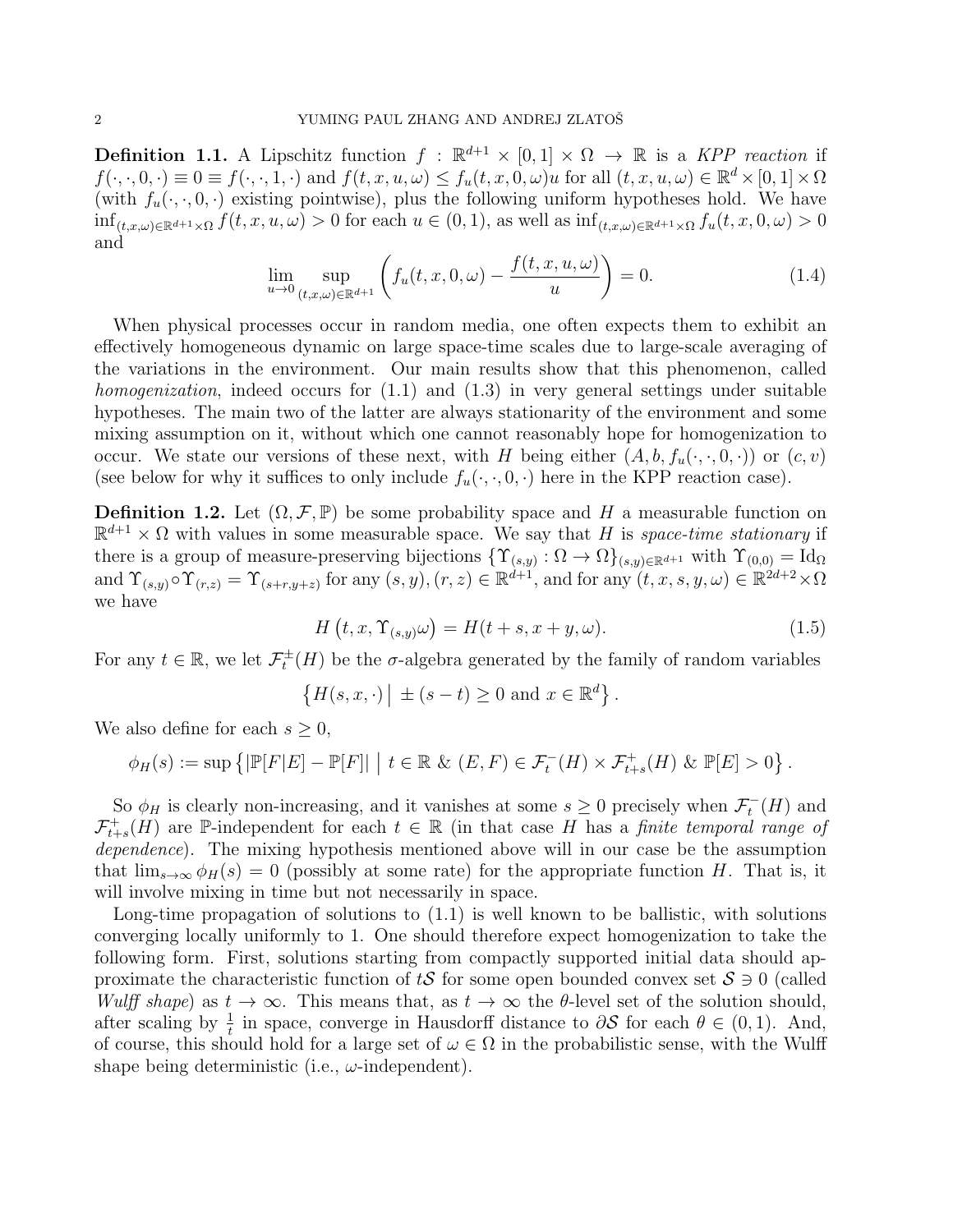Second, (3.1) should exhibit a homogenized large-scale dynamic in the ballistic scaling

$$
u^{\varepsilon}(t, x, \omega) := u\left(\varepsilon^{-1}t, \varepsilon^{-1}x, \omega\right),\tag{1.6}
$$

with  $\varepsilon > 0$  small. This of course turns  $(1.1)$  into its large-space-time-scale version

$$
u_t^{\varepsilon} = \mathcal{L}_{\omega}^{\varepsilon} u^{\varepsilon} + \varepsilon^{-1} f\left(\varepsilon^{-1} t, \varepsilon^{-1} x, u^{\varepsilon}, \omega\right),\tag{1.7}
$$

where

$$
\mathcal{L}_{\omega}^{\varepsilon}u^{\varepsilon}(t,x):=\varepsilon\sum_{i,j=1}^{d}A_{ij}\left(\varepsilon^{-1}t,\varepsilon^{-1}x,\omega\right)u^{\varepsilon}_{x_ix_j}(t,x)+\sum_{i=1}^{d}b_i\left(\varepsilon^{-1}t,\varepsilon^{-1}x,\omega\right)u^{\varepsilon}_{x_i}(t,x).
$$

Then one hopes that, again for a large set of  $\omega \in \Omega$ , solutions to (1.7) with some  $\varepsilon$ -independent initial datum  $u_0$  converge as  $\varepsilon \to 0$  to a function  $\bar{u}$  that solves some homogeneous PDE with the same initial value (the term "homogenization" usually refers to this type of result).

Such stochastic homogenization results were obtained previously in several works for timeindependent  $(A, b, f)$  in one spatial dimension, where the geometry of the level sets of solutions is trivial (they are typically two points ballistically traveling to  $\pm \infty$ ). The interested reader can consult, for instance, papers  $[3, 5, 12, 23, 24, 26, 32, 33]$  and references therein (yet others involve spatially periodic rather than random  $(A, b, f)$ , which study KPP reactions as well as ignition and bistable reactions (for which  $f(\cdot, \cdot, u, \cdot)$  vanishes or is negative when  $u > 0$  is close to 0).

Progress in the multi-dimensional (and still time-independent) case  $d \geq 2$  has been much more limited, due to the geometry of the level sets of solutions substantially complicating the analysis. Stochastic homogenization results for stationary ergodic ignition reactions and  $(A, b) = (\Delta, 0)$  in dimensions  $d \leq 3$  were recently obtained by the second author and Lin [21] as well as by both authors [28, 29] (homogenization results in spatially periodic multidimensional media appear in, e.g.,  $[1, 3, 7, 12, 21, 23]$ , but the only such results for KPP reactions that we are aware of are Theorem 9.3 in [22] by Lions and Souganidis, and Theorem 1.4 in the companion paper [36] by the second author (the latter even holds in the time-periodic  $(A, b, f_u(\cdot, \cdot, 0, \cdot))$  case, which is closely related to the time-independent setting). However, we note that Theorem 9.3 in [22] is stated without a proof, and the authors only indicated that methods developed by them and in other works can be used to obtain one. Moreover, we know of no other prior homogenization results even in the simpler case of time-independent and spatially periodic KPP reactions (although existence of Wulff shapes and front speeds in the periodic case goes back to work of Gärtner and Freidlin  $[12]$ .

In light of the above discussion, our main result for KPP reactions (Theorem 1.3 below) appears to be the first one in the general time-dependent setting for any reaction and in any dimension. In fact, homogenization results in time-dependent environments seem to be rather sparse even in the much more studied and developed setting of Hamilton-Jacobi equations (see below). We note that the proof of Theorem 1.3 uses two new ingredients, a *non-autonomous* version of the classical Kingman's subadditive ergodic theorem [17] (Theorem 2.1 below) and the principle of *virtual linearity* for  $(1.1)$ , from the companion papers [30, 35].

In addition, together with Theorem 1.4 in [36], Theorem 1.3 appears to be the first multidimensional stochastic homogenization result for (1.1) that provides an explicit formula for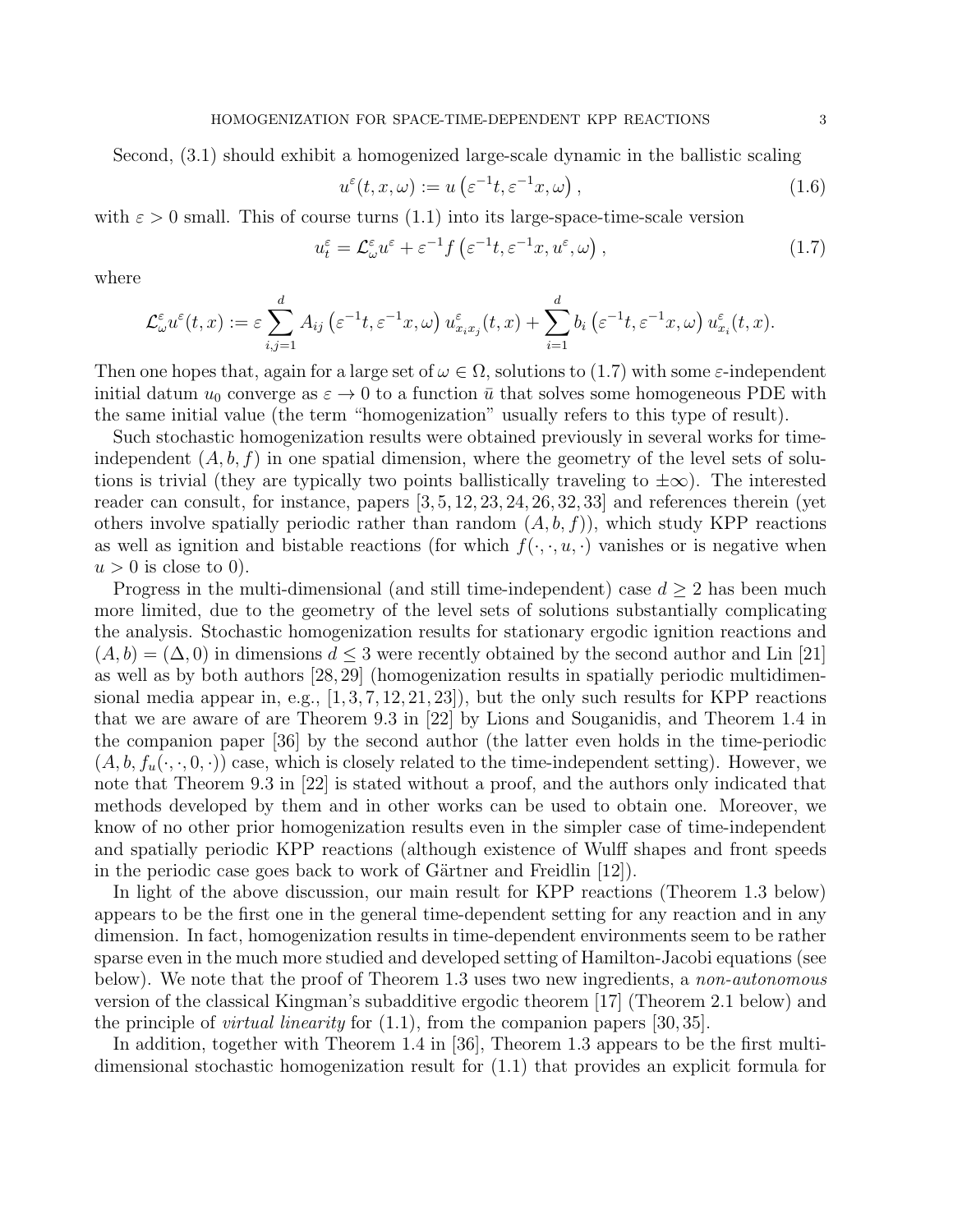the solution to the homogenized dynamic (except in the special case of isotropic ignition reactions, see below). The results in [21,28,29] for ignition reactions, as well as Theorem 9.3 in [22] for KPP reactions show that in the relevant settings, solutions to (1.7) with common initial datum  $u_0$  converge as  $\varepsilon \to 0$  to a discontinuous viscosity solution to the homogeneous Hamilton-Jacobi equation

$$
\bar{u}_t = c^* \left( -\nabla \bar{u} |\nabla \bar{u}|^{-1} \right) |\nabla \bar{u}| \tag{1.8}
$$

that only takes values in  $\{0,1\}$  for all  $t > 0$ , where  $c^*(e)$  is some  $(A, b, f)$ -dependent deterministic front speed in direction  $e \in \mathbb{S}^{d-1}$  (see [21, 28, 36] for its definition). This yields an implicit formula for the homogenized solutions. However, here and in [36] we show that for KPP reactions (including in the time-dependent case), one in fact has the explicit formula

$$
\bar{u} := \chi_{G+tS},\tag{1.9}
$$

where (essentially)  $G := \text{supp } u_0$  and S is the Wulff shape for  $(A, b, f)$  (this then also implies that  $c^*(e)$  exists for each  $e \in \mathbb{S}^{d-1}$  and  $c^*(e) = \sup_{y \in \mathcal{S}} y \cdot e$ . Moreover, we show that the dependence of S on f is only through  $f_u(\cdot, \cdot, 0, \cdot)$  in the KPP reaction case.

The reason for  $\bar{u}$  only taking values in  $\{0,1\}$  is the hair-trigger effect, discussed in Section 3 below, which shows that solutions to  $(1.1)$  transition from values arbitrarily close to 0 to those arbitrarily close to 1 in  $\varepsilon$ -independent time. This then becomes an instantaneous transition from value 0 to 1 in the  $\varepsilon \to 0$  limit for (1.7). However, our proofs show that this transition also becomes sharp in space in this limit, which is not surprising but also not an obvious corollary. Of course, this means that for solutions to (1.1), spatial transition from values close to 0 to those close to 1 happens on distances of size  $o(t)$ . This shows that in the setting of (1.1), it makes most sense to consider initial data that are also characteristic functions of sets in  $\mathbb{R}^d$ , but our main results in fact hold for more general initial data (see (1.11) below).

This contrasts with the case of ignition reactions in dimensions  $d \leq 3$ , where the second author proved that the above spatial transition for  $(1.1)$  occurs on distances of size  $O(1)$ [34] (calling this the bounded width property of solutions). For this it is crucial that the hair trigger effect is not present for ignition reactions, and the argument was based on the solution dynamic being *pushed* for ignition reactions when  $d \leq 3$  (which may fail when  $d \geq 4$  [34]). On the other hand, for KPP reactions it is *pulled* due to the crucial hypothesis  $f(t, x, u, \omega) \leq f_u(t, x, 0, \omega)u$ , which guarantees that the dynamic depends on f only through  $f_u(\cdot,\cdot,0,\cdot)$  [35]. See [34,35] for details on these concepts and further discussion.

We note that the explicit formula (1.9) also holds for time-independent stationary ergodic reactions if (1.1) has a Wulff shape S and this S has no corners [21] (i.e., it has a unique unit outer normal vector at each  $x \in \partial S$ ). However, the latter hypothesis has previously only been verified for isotropic ignition reactions in dimensions  $d \leq 3$  [21], when S is a ball (this clearly also holds in the settings of Theorem 1.3 below and Theorem 1.4 in [36]), and it is known that it can fail even for non-isotropic periodic ignition reactions in two dimensions. In fact, an example constructed by Caffarelli, Lee, and Mellet in [7] was used in [21] to show that not only  $S$  can have corners in this setting, but (1.9) can also fail for non-KPP reactions.

Let us now state our main result for  $(1.1)$ , in which we can also accommodate  $\varepsilon$ -dependent shifts  $y_{\varepsilon}$  of the initial value and perturbations that decay in an appropriate sense as  $\varepsilon \to 0$ .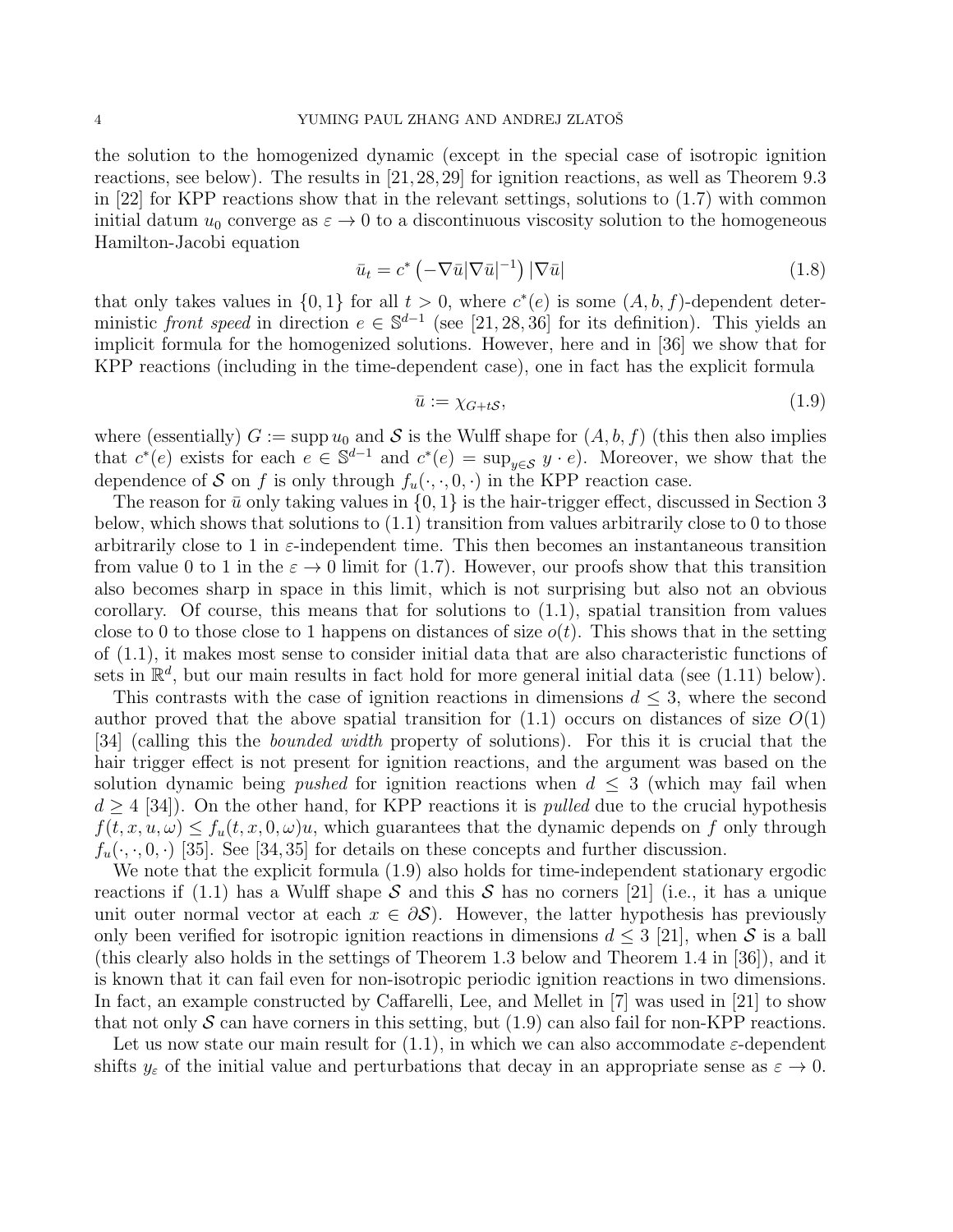To simplify the relevant notation, let  $B_r := B_r(0) \subseteq \mathbb{R}^d$  for  $r > 0$  and  $B_0 := \{0\}$ , then let  $B_r(G) := G + B_r$  and  $G_r^0 := G \setminus \overline{B_r(\partial G)}$  for  $G \subseteq \mathbb{R}^d$  and  $r \geq 0$  (so  $G_0^0$  is the interior of  $G$ ).

**Theorem 1.3.** Let f be a KPP reaction and let  $\mathcal{L}_{\omega}$  be from (1.2), where  $A = (A_{ij})$  a bounded symmetric matrix with  $A \geq \lambda I$  for some  $\lambda > 0$ , and the vector  $b = (b_1, \ldots, b_d)$  satisfies

$$
||b||_{L^{\infty}}^2 < 4\lambda \inf_{(t,x,\omega)\in\mathbb{R}^{d+1}\times\Omega} f_u(t,x,0,\omega).
$$
 (1.10)

Also assume that  $H := (A, b, f_u(\cdot, \cdot, 0, \cdot))$  is space-time stationary.

(i) If  $\lim_{s\to\infty} s^{\alpha} \phi_H(s) = 0$  for some  $\alpha > 0$ , then there is a convex bounded open set  $S \subseteq \mathbb{R}^d$ containing 0 (called Wulff shape), which depends only on H, and the following holds for almost all  $\omega \in \Omega$ . If  $G \subseteq \mathbb{R}^d$  is open,  $\theta \in (0,1)$ ,  $\Lambda < \infty$ , and  $u^{\varepsilon}(\cdot,\cdot,\omega)$  solves (1.7) with

$$
\theta \chi_{(G+y_{\varepsilon})_{\rho(\varepsilon)}} \le u^{\varepsilon}(0,\cdot,\omega) \le \chi_{B_{\rho(\varepsilon)}(G+y_{\varepsilon})}
$$
\n(1.11)

for each  $\varepsilon > 0$ , with some  $y_{\varepsilon} \in B_{\Lambda}$  and  $\lim_{\varepsilon \to 0} \rho(\varepsilon) = 0$  (when  $y_{\varepsilon} = 0$  and  $\rho(\varepsilon) = 0$ , this becomes just  $\theta \chi_G \leq u^{\varepsilon}(0, \cdot, \omega) \leq \chi_G$ , then

$$
\lim_{\varepsilon \to 0} u^{\varepsilon}(t, x + y_{\varepsilon}, \omega) = \chi_{G} s(t, x) \tag{1.12}
$$

locally uniformly on  $([0,\infty) \times \mathbb{R}^d) \backslash \partial G^{\mathcal{S}}$ , where  $G^{\mathcal{S}} := \{(t,x) \in \mathbb{R}^+ \times \mathbb{R}^d \mid x \in G + t\mathcal{S}\}.$ (ii) If  $\lim_{s\to\infty}\phi_H(s)=0$ , then (i) holds with  $\Lambda=\infty$  and with (1.12) replaced by

$$
\lim_{\varepsilon \to 0} \mathbb{P}\left[ (G + (1 - \delta)tS) \cap B_{\delta^{-1}} \subseteq \Gamma_{\theta'}^{\varepsilon}(t, \cdot) \cap B_{\delta^{-1}} \subseteq (G + (1 + \delta)tS) \cap B_{\delta^{-1}} \ \forall t \in [\delta, \delta^{-1}] \right] = 1
$$
\n(1.13)

for any  $\delta, \theta' \in (0, 1)$ , where  $\Gamma_{\theta'}^{\varepsilon}(t, \omega) := \{x \in \mathbb{R}^d \mid u^{\varepsilon}(t, x + y_{\varepsilon}, \omega) \ge \theta'\}.$ 

Remarks. 1. The hypothesis on  $\phi_H$  is of course satisfied in both (i) and (ii) when H has a finite temporal range of dependence.

2. Since the homogenized dynamic only depends on f via  $f_u(\cdot, \cdot, 0, \cdot)$ , the full reaction f need not be space-time-stationary or have the required temporal dependence properties.

3. It is shown in [35] that the bound (1.10) is necessary (and sharp) for solutions to spread with positive speeds in all directions (i.e., for  $0 \in \mathcal{S}$ ).

4. Allowing for  $y_{\varepsilon} \neq 0$  makes (i) more general, but this is not the case for (ii) due to space stationarity of H.

5. In the course of the proof we also show in Theorems 3.2 and 4.2 below that  $S$  is the Wulff shape for (3.1) in the sense of propagation from compactly supported initial data.

6. In (ii) we also have that  $\limsup_{\varepsilon\to 0}u^{\varepsilon}(t,x+y_{\varepsilon},\omega)\leq \chi_{G} s(t,x)$  locally uniformly on  $([0,\infty)\times\mathbb{R}^d)\backslash \partial G^{\mathcal{S}}$  (see the remark at the end of Section 3).

Let us now turn to the G-equation  $(1.3)$ . The scaling  $(1.6)$  transforms it into

$$
u_t^{\varepsilon} + v(\varepsilon^{-1}t, \varepsilon^{-1}x, \omega) \cdot \nabla u^{\varepsilon} = c(\varepsilon^{-1}t, \varepsilon^{-1}x, \omega) |\nabla u^{\varepsilon}|,
$$
\n(1.14)

and the goal is again to show that the dynamic for this PDE converges in an appropriate sense to that for some deterministic homogeneous equation as  $\varepsilon \to 0$ .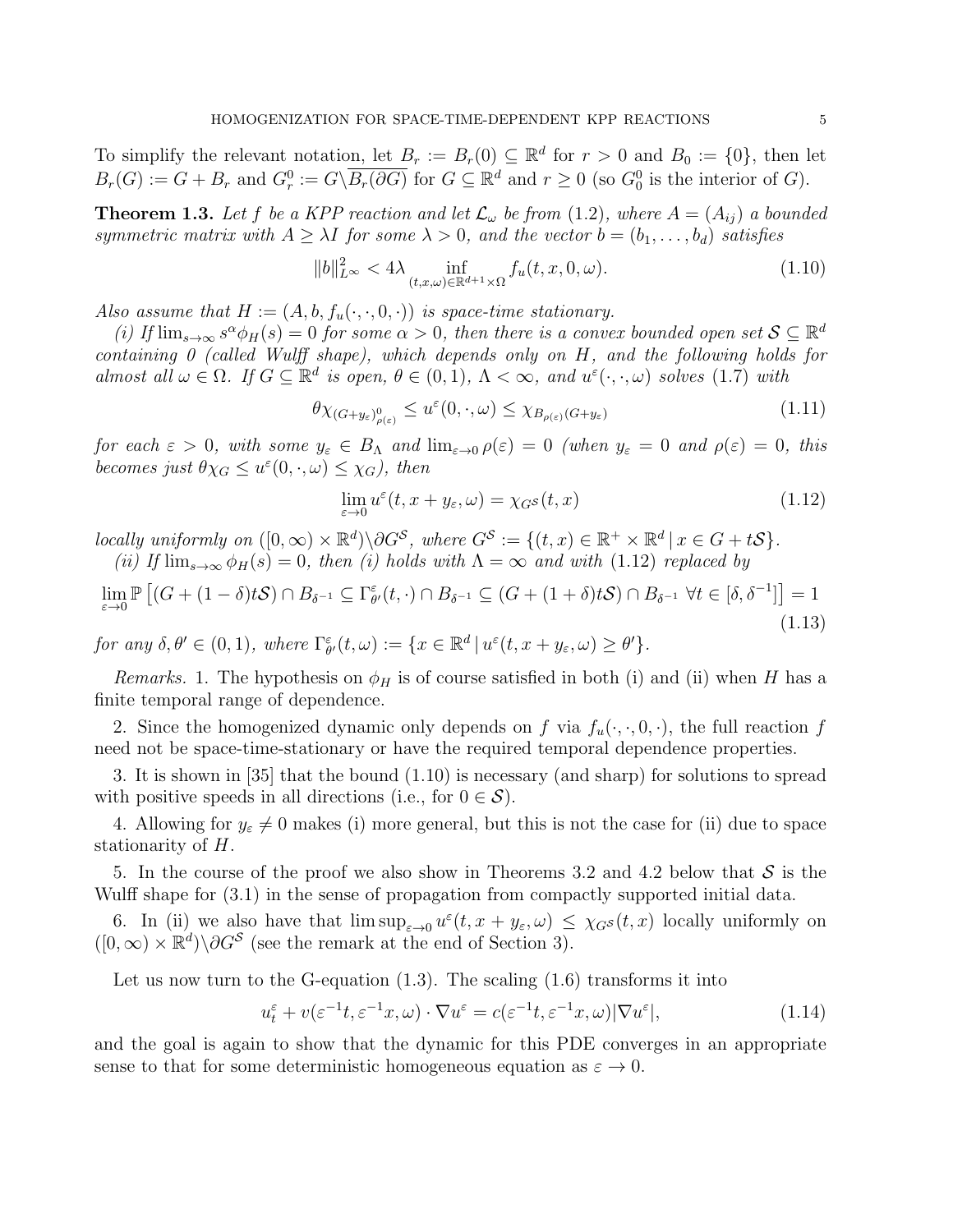The G-equation is a (first-order) Hamilton-Jacobi equation and there is a vast literature on periodic and stochastic homogenization for general Hamilton-Jacobi equations

$$
u_t = H(t, x, \nabla u, \omega),
$$

as well as their second-order (viscous) analogs. We will not attempt to review it here, and will only focus on homogenization results involving time-dependent Hamiltonians. Kosygina and Varadhan proved homogenization for space-time stationary ergodic super-linear (in  $p$ ) Hamiltonians in the presence of diffusion represented by the Laplacian [19], Schwab addressed the same case but without diffusion [25], and Jing, Souganidis, and Tran treated the cases of space-time stationary ergodic super-quadratic Hamiltonians with possibly degenerate diffusions [14]. The last three authors also considered (1.3) with  $v \equiv 0$  and c that is either periodic in time and stationary-ergodic in space or vice versa [13, 15]. All these papers considered Hamiltonians that are convex and coercive in  $\nabla u$  (the latter means that  $\lim_{p\to\infty} H(t, x, p, \omega) = \infty$  for all  $(t, x, \omega) \in \mathbb{R}^{d+1} \times \Omega$ , which is a frequent hypothesis in the theory, even in the time-independent case.

The Hamiltonian  $H(t, x, p, \omega) := c(t, x, \omega)|p| - v(t, x, \omega) \cdot p$  from (1.3) is convex when  $c \geq 0$ , but it is only coercive when  $|v| < c$ . Hence none of the above results are applicable to the G-equation when this fails, and we in fact know of only two prior homogenization results in the non-coercive time-dependent case. Cardaliaguet, Nolen, and Souganidis obtained homogenization for (1.3) with  $c \equiv 1$  and space-time periodic v with a not-too-large divergence [8] (independently, Xin and Yu addressed the divergence-free time-independent space-periodic case at the same time [27]; see also the work of Cardaliaguet and Souganidis [9] for the general spatially stationary ergodic case). More recently, Burago, Ivanov, and Novikov proved it with  $c \equiv 1$  and space-time stationary divergence-free v that is not too large in average over very large balls (specifically, (1.18) below holds with  $c \equiv 1$ ) and has a finite temporal range of dependence [6]. Hence this was the first (and prior to our results the only) stochastic homogenization result in the non-coercive time-dependent setting.

Our approach to homogenization for KPP reaction-advection-diffusion equations, via the non-autonomous subadditive theorem from the next section, turns out to easily extend to the setting of G-equations with general  $(c, v)$  that have infinite temporal ranges of dependence, provided their temporal correlations decay in an appropriate sense. Our main result for (1.3) is Theorem 1.5 below, which we discuss next. We note that besides the ability to accommodate some environments with infinite temporal ranges of dependence, another advantage of our method is that it applies to second-order equations, including (1.1) (the method in [6] does not seem to be fully extendable to this setting, due to the need for a control representation formula for solutions, such as (1.16) below). It will be used to study homogenization for other (viscous) Hamilton-Jacobi PDE elsewhere [31].

In the setting of G-equations, we again have the concept of a Wulff shape, which is now the asymptotic shape of the reachable sets in the sense of the following definition.

**Definition 1.4.** We say that  $(t_1, x_1) \in \mathbb{R}^{d+1}$  is  $\omega$ -reachable from  $(t_0, x_0) \in (-\infty, t_1] \times \mathbb{R}^d$  if there is an absolutely continuous path  $\gamma : [t_0, t_1] \to \mathbb{R}^d$  such that  $\gamma(t_j) = x_j$   $(j = 0, 1)$  and

$$
|\gamma'(t) - v(t, \gamma(t), \omega)| \le c(t, \gamma(t), \omega)
$$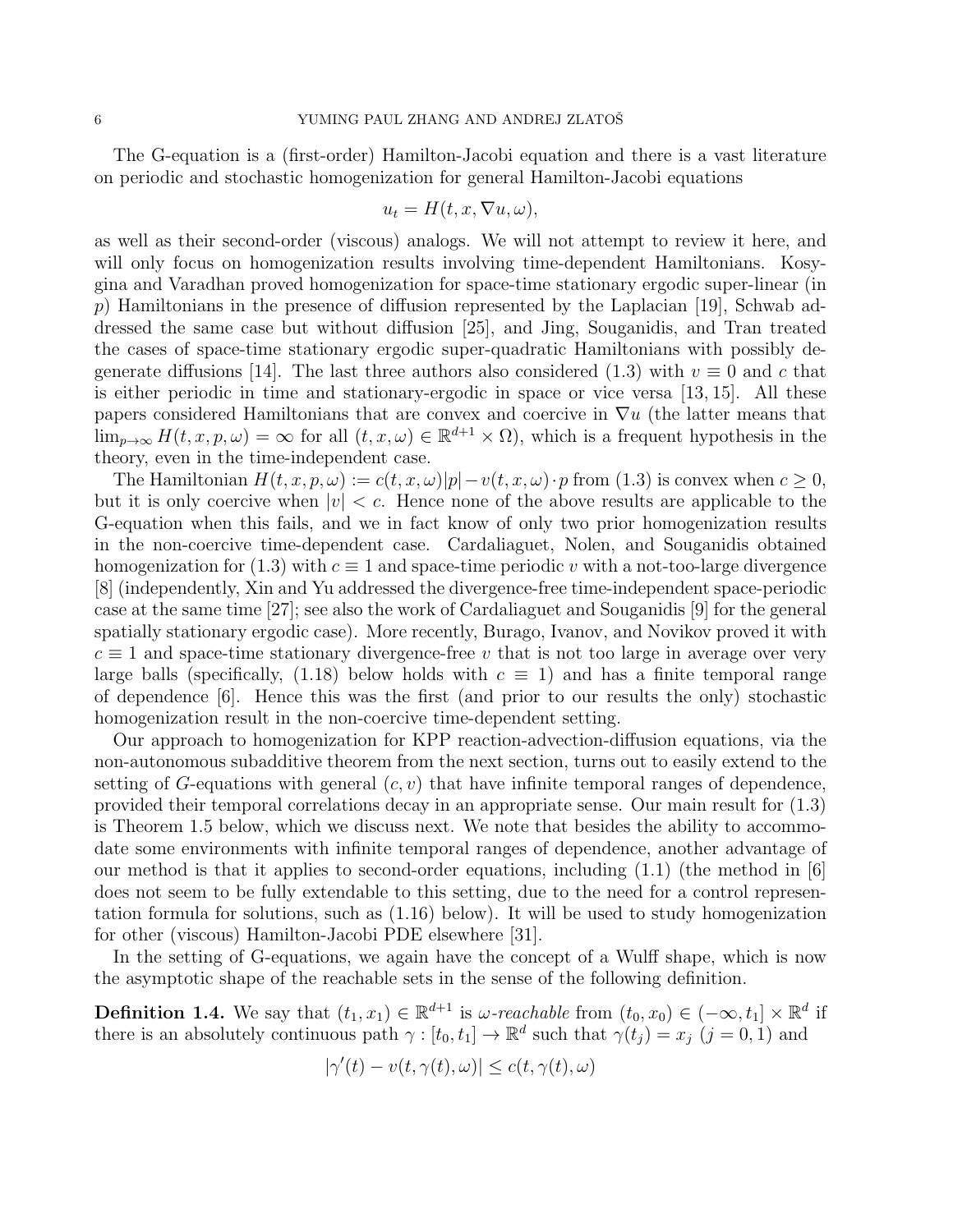for almost all  $t \in [t_0, t_1]$ . For any  $t \geq 0$ , we let

$$
\Gamma(t, \omega; t_0, x_0) := \left\{ x \in \mathbb{R}^d \, \middle| \, (t_0 + t, x) \text{ is } \omega \text{-reachable from } (t_0, x_0) \right\} \tag{1.15}
$$

be the  $\omega$ -reachable set from  $(t_0, x_0)$  at time t, and denote  $\Gamma(t, \omega) := \Gamma(t, \omega; 0, 0)$ .

These sets allow one to explicitly solve (1.3) via a well known control representation formula (see, e.g., Theorem 7.2 in [11]), under reasonable hypotheses on c and v, so that after scaling we obtain

$$
u^{\varepsilon}(t, x, \omega) = \sup_{x \in \varepsilon \Gamma(\varepsilon^{-1}t, \omega; 0, \varepsilon^{-1}y)} u^{\varepsilon}(0, y, \omega)
$$
(1.16)

for solutions to (1.14). If there is  $S \subseteq \mathbb{R}^d$  such that  $\Gamma(t,\omega)$  approaches tS as  $t \to \infty$ , for a large set of  $\omega$  in the probabilistic sense (space-time stationarity then shows that the same holds for  $\Gamma(t,\omega; t_0, x_0)$  for any  $(t_0, x_0) \in \mathbb{R}^{d+1}$ , then S is the Wulff shape for (1.3). In this case it follows from (1.16) that if the solutions  $u^{\varepsilon}$  share the same initial datum  $u_0$ , then they converge in an appropriate sense to the function

$$
\bar{u}(t,x) := \sup_{x \in y + tS} u_0(y) = \sup_{y \in x - tS} u_0(y), \tag{1.17}
$$

which again also solves (1.8) with  $c^*(e) = \sup_{y \in \mathcal{S}} y \cdot e$ .

We note that unlike for  $(1.1)$ , here the transition time from one value of u to another should be roughly proportional to the inverse of the spatial gradient of the solution, and therefore can increase as  $O(\frac{1}{\epsilon})$  $\frac{1}{\varepsilon}$  if the solution gradient is  $O(\varepsilon)$ . It then makes perfect sense to consider initial data for (1.14) equal to or approximating some continuous function as  $\varepsilon \to 0$ , which is what we will therefore do in the following analog of Theorem 1.3 for the G-equation (nevertheless, our arguments easily extend to discontinuous initial data).

**Theorem 1.5.** Let  $(c, v)$  be bounded, uniformly continuous in t, and (uniformly) Lipschitz in x, with v divergence-free (i.e.,  $\nabla_x \cdot v(t, \cdot, \omega) = 0$  holds a.e., for all  $(t, \omega) \in \mathbb{R} \times \Omega$ ) and

$$
\inf_{L>0} \sup_{(t,x,\omega)\in\mathbb{R}^{d+1}\times\Omega} \left\| \frac{1}{L^d} \int_{[0,L]^d} v(t,x+y,\omega) dy \right\|_{L^\infty} < \inf_{(t,x,\omega)\in\mathbb{R}^{d+1}\times\Omega} c(t,x,\omega). \tag{1.18}
$$

Also assume that  $H := (c, v)$  is space-time stationary.

(i) If  $\lim_{s\to\infty} s^{\alpha} \phi_H(s) = 0$  for some  $\alpha > 0$ , then there is a convex bounded open set  $S \subseteq \mathbb{R}^d$ containing 0 (called Wulff shape) such that the following holds for almost all  $\omega \in \Omega$ . If  $u_0$  and  $u^{\varepsilon}(0, \cdot, \omega)$  for each  $(\varepsilon, \omega) \in (0, 1) \times \Omega$  are uniformly continuous on  $\mathbb{R}^d$ ,  $\Lambda < \infty$ , and  $u^{\varepsilon}(\cdot, \cdot, \omega)$ solves (1.14) in the viscosity sense with

$$
\sup_{\omega \in \Omega} \|u^{\varepsilon}(0, \cdot + y_{\varepsilon}, \omega) - u_0\|_{L^{\infty}} \le \rho(\varepsilon)
$$
\n(1.19)

for some  $y_{\varepsilon} \in B_{\Lambda}$  and  $\lim_{\varepsilon \to 0} \rho(\varepsilon) = 0$  (when  $y_{\varepsilon} = 0$  and  $\rho(\varepsilon) = 0$ , this becomes just  $u^{\varepsilon}(0, \cdot, \omega) = u_0$ , then

$$
\lim_{\varepsilon \to 0} u^{\varepsilon}(t, x + y_{\varepsilon}, \omega) = \sup_{y \in x - tS} u_0(y)
$$
\n(1.20)

locally uniformly on  $[0, \infty) \times \mathbb{R}^d$ .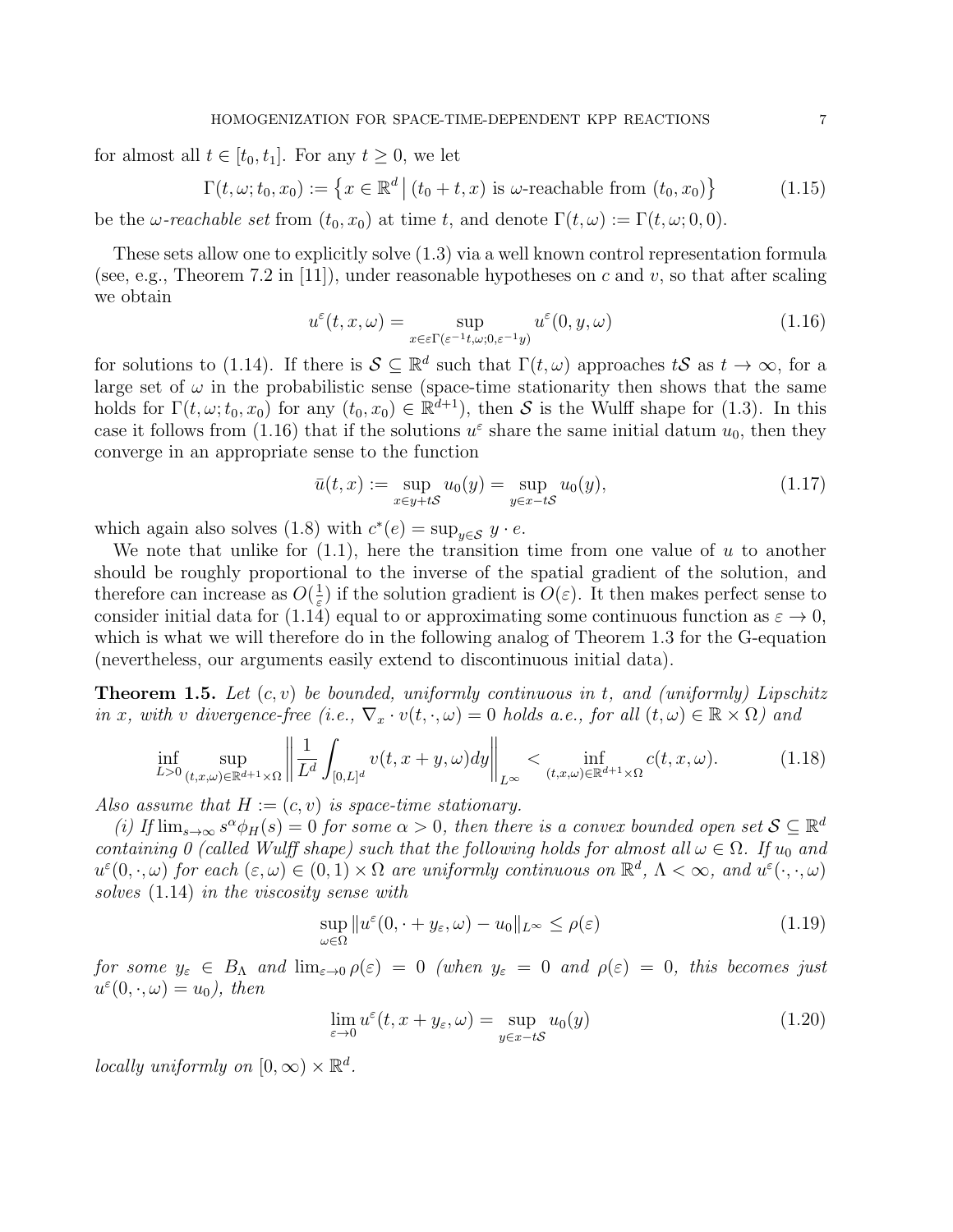(ii) If 
$$
\lim_{s\to\infty} \phi_H(s) = 0
$$
, then (i) holds with  $\Lambda = \infty$  and with (1.20) replaced by  

$$
\lim_{\varepsilon \to 0} \mathbb{P}\left[\left|u^{\varepsilon}(t, x + y_{\varepsilon}, \omega) - \sup_{y \in x - tS} u_0(y)\right| \leq \delta \ \forall (t, x) \in [0, \delta^{-1}) \times B_{\delta^{-1}}\right] = 1
$$

for any  $\delta > 0$ .

*Remarks.* 1. Similarly to (1.10) in Theorem 1.3, hypotheses (1.18) and  $\nabla_x \cdot v \equiv 0$  guarantee positive spreading speed of reachable sets in all directions [6].

2. Again, in (ii) we also have that  $\limsup_{\varepsilon\to 0} u^{\varepsilon}(t, x+y_{\varepsilon}, \omega) \leq \sup_{y\in x-tS} u_0(y)$  locally uniformly on  $[0, \infty) \times \mathbb{R}^d$  (this is analogous to the proof of Remark 6 after Theorem 1.3).

Organization of the Paper and Acknowledgements. In Section 2 we state a subadditive theorem from [30]. We then prove the two parts of Theorem 1.3 in Sections 3 and 4, and show how to extend these arguments to the case of Theorem 1.5 in Section 5.

We thank Jessica Lin and Hung Tran for useful discussions and pointers to literature. YPZ acknowledges partial support by an AMS-Simons Travel Grant. AZ acknowledges partial support by NSF grant DMS-1900943 and by a Simons Fellowship.

# 2. A Subadditive Theorem in Time-Dependent Environments

In this section we provide for the convenience of the reader a new non-autonomous subadditive theorem, Theorem 1.2 in [30] (also Remark 3 following it), that is a crucial ingredient in the proofs of our main results. Specifically, it will be used in the proofs of Lemmas 3.1 and 4.1 below.

**Theorem 2.1.** Let  $(\Omega, \mathbb{P}, \mathcal{F})$  be a probability space, and  $\{\mathcal{F}_t^{\pm}\}_{t\geq 0}$  two filtrations such that  $\mathcal{F}_s^- \subseteq \mathcal{F}_t^- \subseteq \mathcal{F}$  and  $\mathcal{F} \supseteq \mathcal{F}_s^+ \supseteq \mathcal{F}_t^+$ 

for all  $t \geq s \geq 0$ . For any  $t \geq 0$  and integers  $n > m \geq 0$ , let  $X_{m,n}^t : \Omega \to [0,\infty)$  be a random variable. Let there be  $C \geq 0$  such that the following statements hold for all such  $t, m, n$ .

(1) 
$$
X_{m,n}^t \le X_{m,k}^t + X_{k,n}^{t+X_{m,k}^t}
$$
 for all  $k \in \{m+1,\ldots,n-1\}$ ;  
(2)  $X_{0,1}^0 \le C$ ;

- (3) the joint distribution of  $\{X_{m,m+1}^t, X_{m,m+2}^t, \ldots\}$  is independent of  $(t, m)$ ;
- (4)  $X_{m,n}^t$  is  $\mathcal{F}_t^+$ -measurable, and  $\{\omega \in \Omega \mid X_{m,n}^t(\omega) \leq s\} \in \mathcal{F}_{t+s}^-$  for any  $s \geq 0$ ;
- (5) For some  $\alpha > 0$  we have  $\lim_{s \to \infty} s^{\alpha} \phi(s) = 0$ , where

$$
\phi(s) := \sup \left\{ |\mathbb{P}[F|E] - \mathbb{P}[F]| \middle| t \ge 0 \& (E, F) \in \mathcal{F}_t^- \times \mathcal{F}_{t+s}^+ \& \mathbb{P}[E] > 0 \right\}.
$$

(6)  $X_{m,n}^t \leq X_{m,n}^{t+s} + s$  for all  $s \in [C, C + c]$ , with some  $c > 0$ . Then

$$
\lim_{n \to \infty} \frac{X_{0,n}^0}{n} = \lim_{n \to \infty} \frac{\mathbb{E}\left[X_{0,n}^0\right]}{n} \quad \text{almost surely.} \tag{2.1}
$$

Moreover, if in (5) we only have  $\lim_{s\to\infty}\phi(s)=0$ , then (2.1) holds in probability, as well as

$$
\liminf_{n \to \infty} \frac{X_{0,n}^0}{n} \ge \lim_{n \to \infty} \frac{\mathbb{E}\left[X_{0,n}^0\right]}{n} \quad \text{almost surely.} \tag{2.2}
$$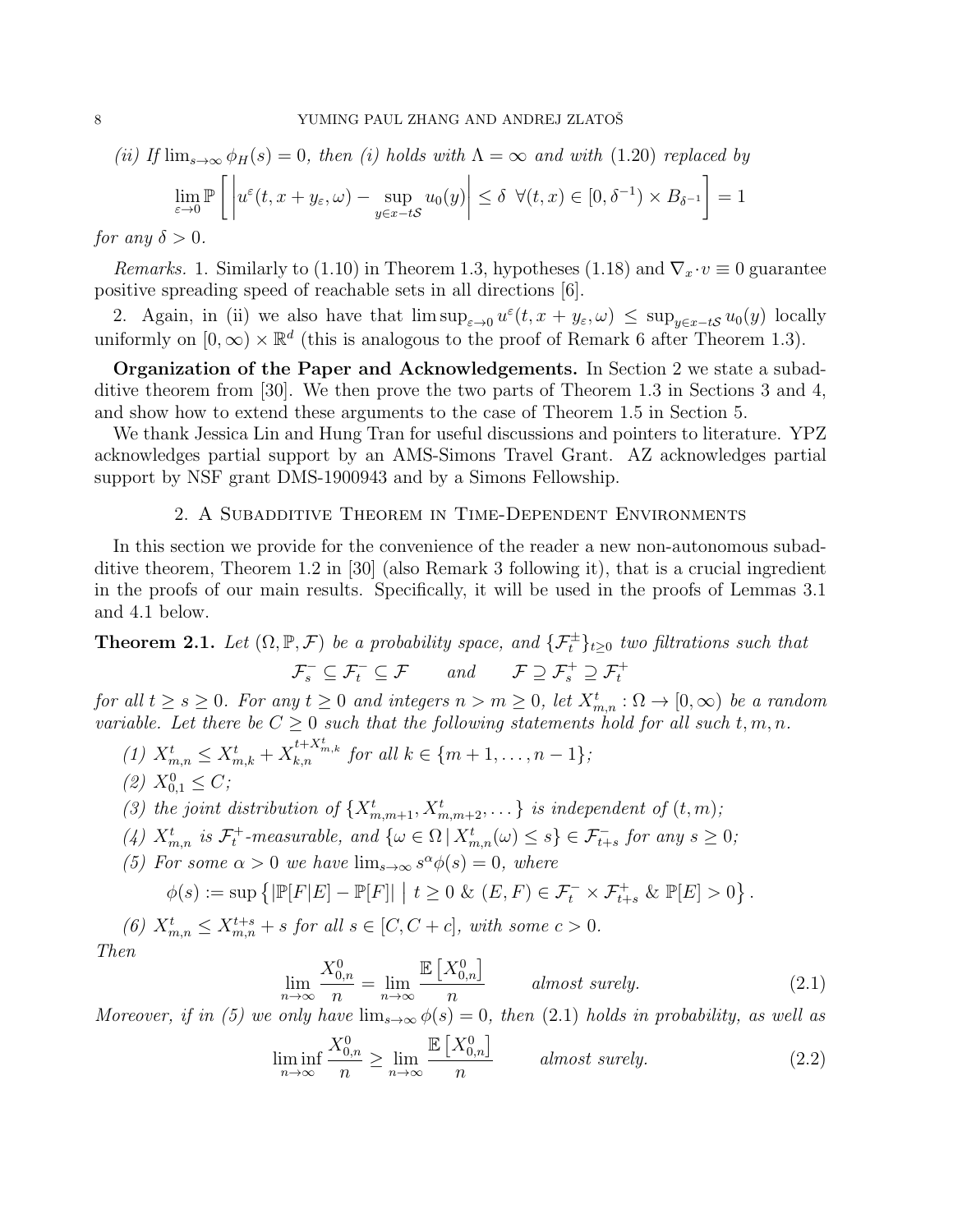#### 3. PROOF OF THEOREM  $1.3(1)$

We will consider general initial times  $t_0 \in \mathbb{R}$ , and it will be convenient to rewrite (1.1) as

$$
u_t = \mathcal{L}_{\Upsilon(t_0,0)(\omega)}u + f(t_0 + t, x, u, \omega)
$$
\n(3.1)

(recall (1.5)), so that the solutions we will consider will always be defined on  $\mathbb{R}^+ \times \mathbb{R}^d$ . Then for each  $(t_0, x_0, \omega) \in \mathbb{R}^{d+1} \times \Omega$ , let  $u(\cdot, \cdot, \omega; t_0, x_0)$  be the solution to  $(3.1)$  satisfying the initial condition  $u(0, \cdot, \omega; t_0, x_0) := \frac{1}{2}\chi_{B_1(x_0)}$ . For any  $\theta \in (0, 1)$ , we let

$$
\Gamma_{\theta}(t,\omega;t_0,x_0):=\left\{x\in\mathbb{R}^d\,\big|\,u(t,x,\omega;t_0,x_0)\geq\theta\right\}
$$

be its θ-super-level set at time  $t \geq 0$ . Let us also denote  $\Gamma_{\theta}(t,\omega) := \Gamma_{\theta}(t,\omega;0,0)$ .

It is proved in [35] (and explicitly stated in the proof of Theorem 1.4 in [36]) that a uniform *hair-trigger effect* holds under the hypotheses of Theorem 1.3. Specifically, for any fixed  $\theta \in (0,1)$  we have that any solution to  $(3.1)$  with  $u(0, \cdot) \geq \theta \chi_{B_1(0)}$  converges locally uniformly on  $\mathbb{R}^d$  to 1 as  $t \to \infty$ , and this convergence is uniform in all  $(A, b, f)$  (as well as in all  $(t_0, \omega) \in \mathbb{R} \times \Omega$ ) that satisfy the hypotheses of Theorem 1.3 uniformly — that is, with the same

$$
\gamma \in \left(0, \min\left\{\lambda, \|A\|_{\infty}^{-1}, \|f_u(\cdot,\cdot,0,\cdot)\|_{L^{\infty}}^{-1}, 4\lambda \inf_{(t,x,\omega)\in \mathbb{R}^{d+1}\times\Omega} f_u(t,x,0,\omega)-\|b\|_{L^{\infty}}^2\right\}\right],
$$

the same Lipschitz lower bound  $f_0 : (0,1) \to (0,\infty)$  on  $\tilde{f}(u) := \inf_{(t,x,\omega) \in \mathbb{R}^{d+1} \times \Omega} f(t,x,u,\omega)$ , and the sup in (1.4) bounded above by the same  $\psi(u)$  with  $\lim_{u\to 0} \psi(u) = 0$ . Of course, the uniformity in  $\omega$  then also extends the uniform convergence to any spatial shift of the initial datum, after accounting for the corresponding shift in the solution (because shifting the medium by  $z \in \mathbb{R}^d$  simply amounts to changing  $\omega$  to  $\Upsilon_{(0,z)}(\omega)$ ). Note that bootstrapping this claim then yields at least ballistic spreading of each super-level set in all directions (with the same positive lower bound on the spreading speed for all the super-level sets, because such lower bound for the  $\frac{1}{2}$ -super-level set also applies to all other  $\theta \in (0,1)$  due to the hair-trigger effect). On the other hand, a finite upper bound on the spreading speeds follows from  $e^{at-(x-x_0)\cdot e}$  being a super-solution to (3.1) for any  $(e, x_0) \in \mathbb{S}^{\bar{d}-1} \times \mathbb{R}^{\bar{d}}$ , provided a is large enough (depending only on  $\gamma$  above — see, e.g., the proof of Theorem 2.1 in [35]).

In particular, there is  $M \geq 1$  (which depends only on  $\gamma$ ,  $f_0$ ,  $\psi$  above) such that under the hypotheses of Theorem 1.3 we have for all  $(t_0, x_0, \omega) \in \mathbb{R}^{d+1} \times \Omega$ ,

$$
B_{M^{-1}t}(x_0) \subseteq \Gamma_{1/2}(t,\omega;t_0,x_0) \subseteq B_{Mt}(x_0) \quad \text{when } t \ge M. \tag{3.2}
$$

This immediately yields  $u(s, \cdot, \omega; t_0, x_0) \ge u(0, \cdot, \omega; t_0 + s, z)$  for any  $(t_0, x_0, z, \omega) \in \mathbb{R}^{2d+1} \times \Omega$ and  $s \geq M(|z - x_0| + 1)$ . Hence the comparison principle shows that for any  $t \geq 0$ ,

$$
\Gamma_{1/2}(t,\omega;t_0+s,z) \subseteq \Gamma_{1/2}(t+s,\omega;t_0,x_0) \quad \text{when } s \ge M(|z-x_0|+1). \tag{3.3}
$$

Parabolic Harnack inequality [20, Corollary 7.42] shows that there is  $\theta > 0$  (depending only on  $\gamma$ ) such that if  $x \in \Gamma_{1/2}(t+s, \omega; t_0, x_0)$  and  $t+s \geq 1$ , then  $u(t+s+1, \cdot, \omega; t_0, x_0) \geq \theta \chi_{B_1(x)}$ . Hence if we increase M to three times the maximum of M and a time  $\tau > 1$  such that under the hypotheses of Theorem 1.3, any solution to (3.1) with  $u(0, \cdot) \geq \theta \chi_{B_1(0)}$  satisfies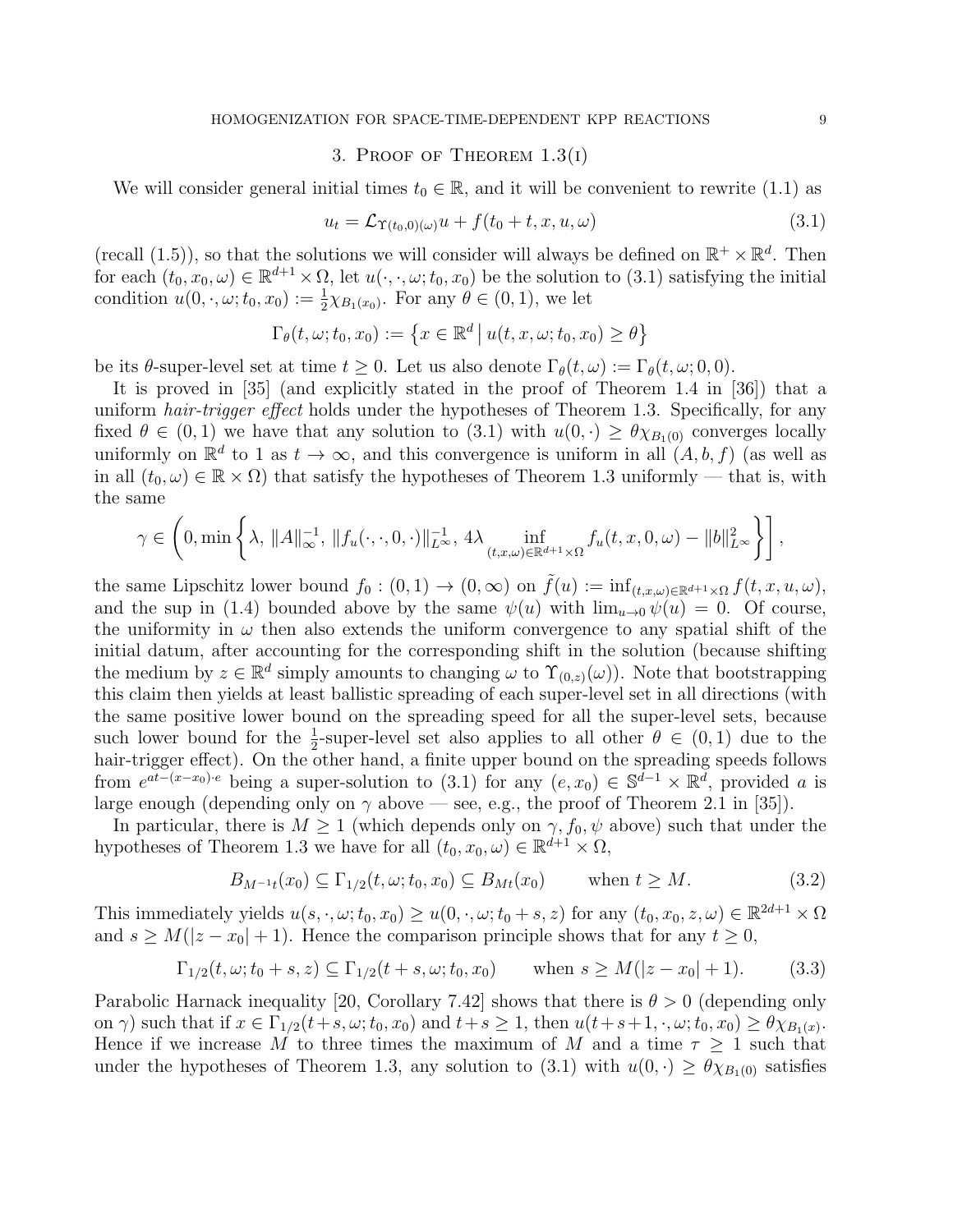$u(\tau, \cdot) \geq \frac{1}{2}$  $\frac{1}{2}\chi_{B_1(0)}$  (such  $\tau$  exists due to the hair-trigger effect), then from (3.3) we obtain with any  $s' \geq M$ ,

 $B_{M^{-1}s'}(\Gamma_{1/2}(t,\omega;t_0+s,z)) \subseteq \Gamma_{1/2}(t+s+s',\omega;t_0,x_0)$  when  $s \geq M(|z-x_0|+1)$  (3.4) by the hair-trigger effect and another usage of (3.2).

Next let the travel time to a point  $x \in \mathbb{R}^d$ , when starting at  $(t_0, x_0) \in \mathbb{R}^{d+1}$ , be

$$
\tau^{t_0}(x_0, x, \omega) := \inf \left\{ t \geq 0 \, \big| \, B_1(x) \subseteq \Gamma_{1/2}(t, \omega; t_0, x_0) \right\}.
$$

The comparison principle yields a space-time subadditivity property for these times, namely

$$
\tau^{t_0}(x_0, x, \omega) \le \tau^{t_0}(x_0, z, \omega) + \tau^{t_0 + \tau^{t_0}(x_0, z, \omega)}(z, x, \omega) \tag{3.5}
$$

for any  $(z, \omega) \in \mathbb{R}^d \times \Omega$ . Due to  $(3.2)$ , we also have

$$
\tau^{t_0}(x_0, x, \omega) \le M(|x - x_0| + 1)
$$
\n(3.6)

for all  $(t_0, x_0, x, \omega) \in \mathbb{R}^{2d+1} \times \Omega$ . Combining this with  $(3.5)$  yields

$$
\tau^{t_0}(x_0, x, \omega) \le \tau^{t_0}(x_0, z, \omega) + M(|x - z| + 1)
$$
\n(3.7)

for all  $(t_0, x_0, x, z, \omega) \in \mathbb{R}^{3d+1} \times \Omega$ . Finally, from (3.3) we have

$$
\tau^{t_0}(x_0, x, \omega) \le \tau^{t_0 + t}(z, x, \omega) + t \quad \text{when } t \ge M(|z - x_0| + 1). \tag{3.8}
$$

We can now prove Theorem 1.3(i). We will first assume that  $H := (A, b, f)$  is space-time stationary (with f understood as a  $C([0,1])$ -valued function on  $\mathbb{R}^{d+1} \times \Omega$ ), rather than just  $(A, b, f_u(\cdot, \cdot, 0, \cdot))$ . We will also denote  $\mathcal{F}_t^{\pm} := \mathcal{F}_t^{\pm}(H)$  for simplicity (see Definition 1.2).

We start with a lemma that shows that the travel times in any fixed direction are asymptotically linear.

**Lemma 3.1.** Assume the hypotheses of Theorem 1.3(i) but with  $H := (A, b, f)$  being spacetime stationary. Then for each  $e \in \mathbb{S}^{d-1}$  there are  $\Omega_e \subseteq \Omega$  and

$$
\bar{\tau}(e) \in \left[M^{-1}, M\right],\tag{3.9}
$$

with M from (3.2), such that  $\mathbb{P}[\Omega_e] = 1$  and for each  $(t_0, x_0, \omega) \in \mathbb{R}^{d+1} \times \Omega_e$  we have

$$
\lim_{r \to \infty} \frac{\tau^{t_0}(x_0, x_0 + re, \omega)}{r} = \lim_{r \to \infty} \frac{\mathbb{E}[\tau^{t_0}(x_0, x_0 + re, \cdot)]}{r} = \bar{\tau}(e).
$$
\n(3.10)

Moreover, for any  $e, e' \in \mathbb{S}^{d-1}$  we have

$$
\max\left\{|\bar{\tau}(e) - \bar{\tau}(e')|, \left|\frac{1}{\bar{\tau}(e)} - \frac{1}{\bar{\tau}(e')}\right|\right\} \le M^3|e - e'|.
$$
\n(3.11)

*Proof.* For any  $e \in \mathbb{S}^{d-1}$ , the hypotheses of Theorem 2.1 hold with  $X_{m,n}^t := \tau^t$ (me, ne, .). Indeed: (1) follows from  $(3.5)$ ; (2) from  $(3.6)$ ; (3) from space-time stationarity of H; (4) from the definition of  $\mathcal{F}_t^{\pm}$ ; (5) from the hypothesis; and (6) with  $(C, c) := (M, \infty)$  from  $(3.8)$  with  $z = x_0$ . Hence Theorem 2.1 and (3.7) yield (3.10) with  $(t_0, x_0) = (0, 0)$  for almost all  $\omega \in \Omega$ , with  $(3.9)$  following from  $(3.2)$ . Space-time stationarity of H yields some full measure set  $\Omega_e \subseteq \Omega$  such that (3.10) holds for all  $(t_0, x_0) \in \mathbb{Z}^{d+1}$  when  $\omega \in \Omega_e$ , and this then extends to all  $(t_0, x_0) \in \mathbb{R}^{d+1}$  by  $(3.8)$ .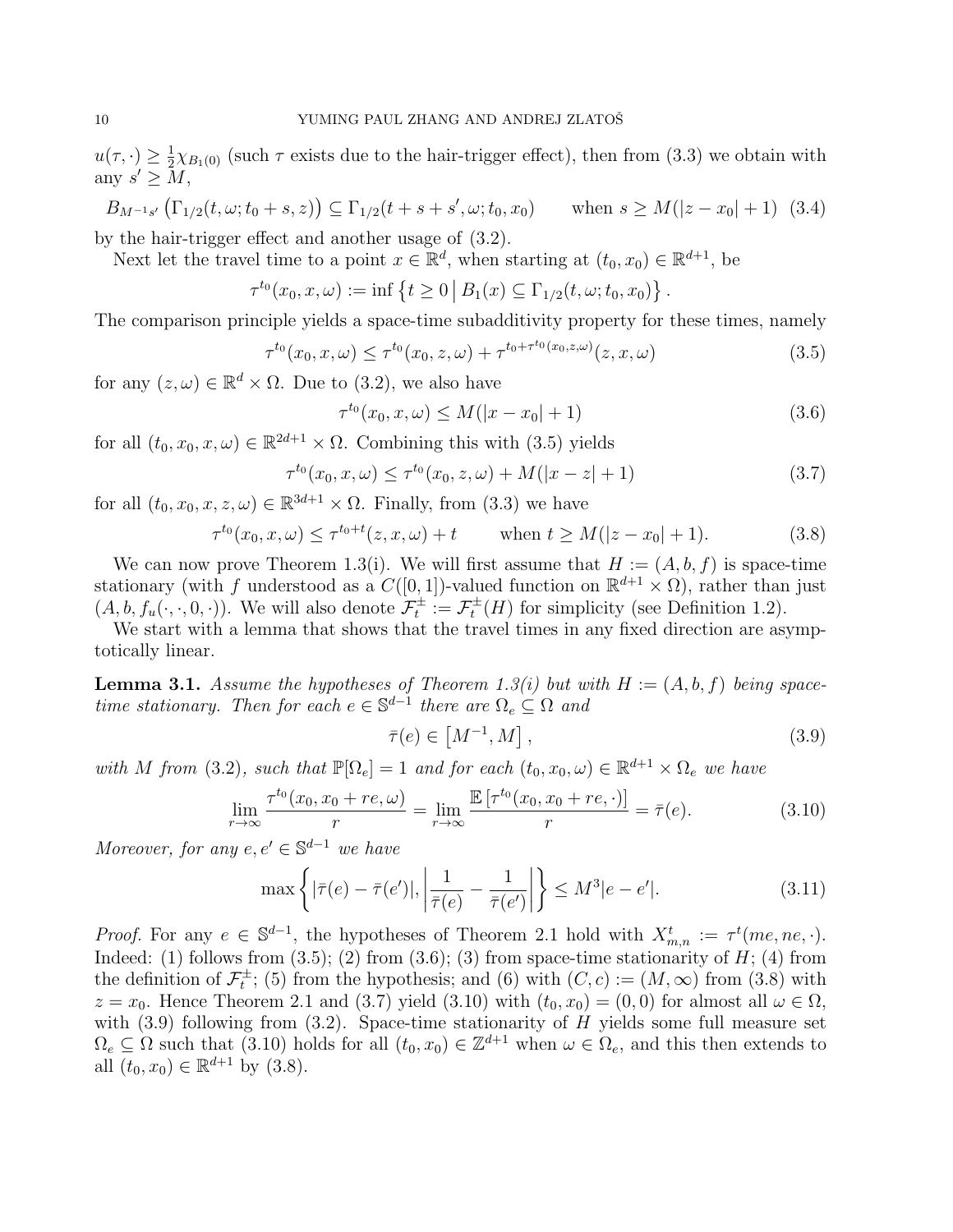Next, (3.5) and (3.6) yield for any  $e, e' \in \mathbb{S}^{d-1}$ ,

$$
\tau^0(0, ne, \omega) \le \tau^0(0, ne', \omega) + \tau^{\tau^0(0, ne', \omega)}(ne, ne', \omega) \le \tau^0(0, ne', \omega) + M(n|e - e'| + 1).
$$

After dividing this by n and taking  $n \to \infty$ , we obtain  $\overline{\tau}(e) \leq \overline{\tau}(e') + M|e - e'|$ . This and  $\bar{\tau} \geq M^{-1}$  yield (3.11).

Next, we show that solutions to (3.1) with localized initial data asymptotically approximate characteristic functions of a ballistically expanding deterministic Wulff shape

$$
S := \{ se \mid e \in \mathbb{S}^{d-1} \text{ and } s \in [0, w(e)] \},\tag{3.12}
$$

where the deterministic spreading speed in direction  $e \in \mathbb{S}^{d-1}$  is

$$
w(e) := \bar{\tau}(e)^{-1} \in [M^{-1}, M]. \tag{3.13}
$$

Note that  $S$  is bounded and open due to  $(3.11)$ .

**Theorem 3.2.** Under the hypotheses of Lemma 3.1, S from  $(3.12)$  is convex, and it is a strong deterministic Wulff shape for (1.1). The latter means that for almost all  $\omega \in \Omega$ ,

$$
\lim_{t \to \infty} \inf_{|x_0| \le \Lambda t} \inf_{x \in (1-\delta)tS} u(t, x_0 + x, \omega; 0, x_0) = 1,
$$
\n
$$
\lim_{t \to \infty} \sup_{|x_0| \le \Lambda t} \sup_{x \notin (1+\delta)tS} u(t, x_0 + x, \omega; 0, x_0) = 0
$$
\n(3.14)

hold for each  $\delta \in (0,1)$  and  $\Lambda \geq 0$ .

*Proof.* Convexity of  $S$  will be proved in Theorem 4.2 under slightly more general hypotheses.

For each  $e \in \mathbb{S}^{d-1}$ , let  $\Omega_e$  be the set from Lemma 3.1. Let  $\tilde{Q}$  be a countable dense subset of  $\mathbb{S}^{d-1}$  and define  $\Omega' := \bigcap_{e \in Q} \Omega_e$  (so  $\mathbb{P}[\Omega'] = 1$ ). Now fix any  $\delta \in (0,1)$  and  $\omega \in \Omega'$ . We will first show that there is  $C_{\delta,\omega} > 0$  such that for all  $t \ge C_{\delta,\omega}$ ,

$$
(1 - \delta)tS \subseteq \Gamma_{1/2}(t,\omega) \subseteq (1 + \delta)tS. \tag{3.15}
$$

Let  $\varepsilon := \frac{\delta}{3M}$  and let  $e_1, \ldots, e_N \in \mathcal{S} \setminus \{0\}$  be such that  $\frac{e_i}{|e_i|} \in Q$  and  $\mathcal{S} \subseteq \bigcup_{i=1}^N B_{\varepsilon}(e_i)$ . Hence for any  $t \geq 0$  and  $v \in tS$ , there is  $i \in \{1, ..., N\}$  such that  $|v - te_i| \leq t\varepsilon$ . Then (3.7) shows that

$$
\left|\tau^{0}(0, v, \omega) - \tau^{0}(0, t e_i, \omega)\right| \le M(t \varepsilon + 1).
$$
\n(3.16)

By Lemma 3.1, for all large enough  $t$  we have

$$
\sup_{i \in \{1, \cdots, N\}} \left| \frac{\tau^0(0, t e_i, \omega)}{t |e_i|} - \frac{1}{w(e_i |e_i|^{-1})} \right| \le \varepsilon \tag{3.17}
$$

Using (3.16), (3.17), and  $|e_i| \leq w(\frac{e_i}{|e_i|})$  $\frac{e_i}{|e_i|}$   $\leq M$  (by (3.12) and (3.13)), for all large t we obtain

$$
\sup_{v \in tS} \tau^0(0, v, \omega) \le \max_{i \in \{1, \cdots, N\}} \tau^0(0, t e_i, \omega) + M(t\varepsilon + 1) \le t + M(2t\varepsilon + 1).
$$

Hence

$$
tS \subseteq \Gamma_{1/2}(t + M(2t\varepsilon + 1), \omega) \tag{3.18}
$$

holds for all large enough t. Since  $2M\varepsilon < \delta$ , the first inclusion in (3.15) follows.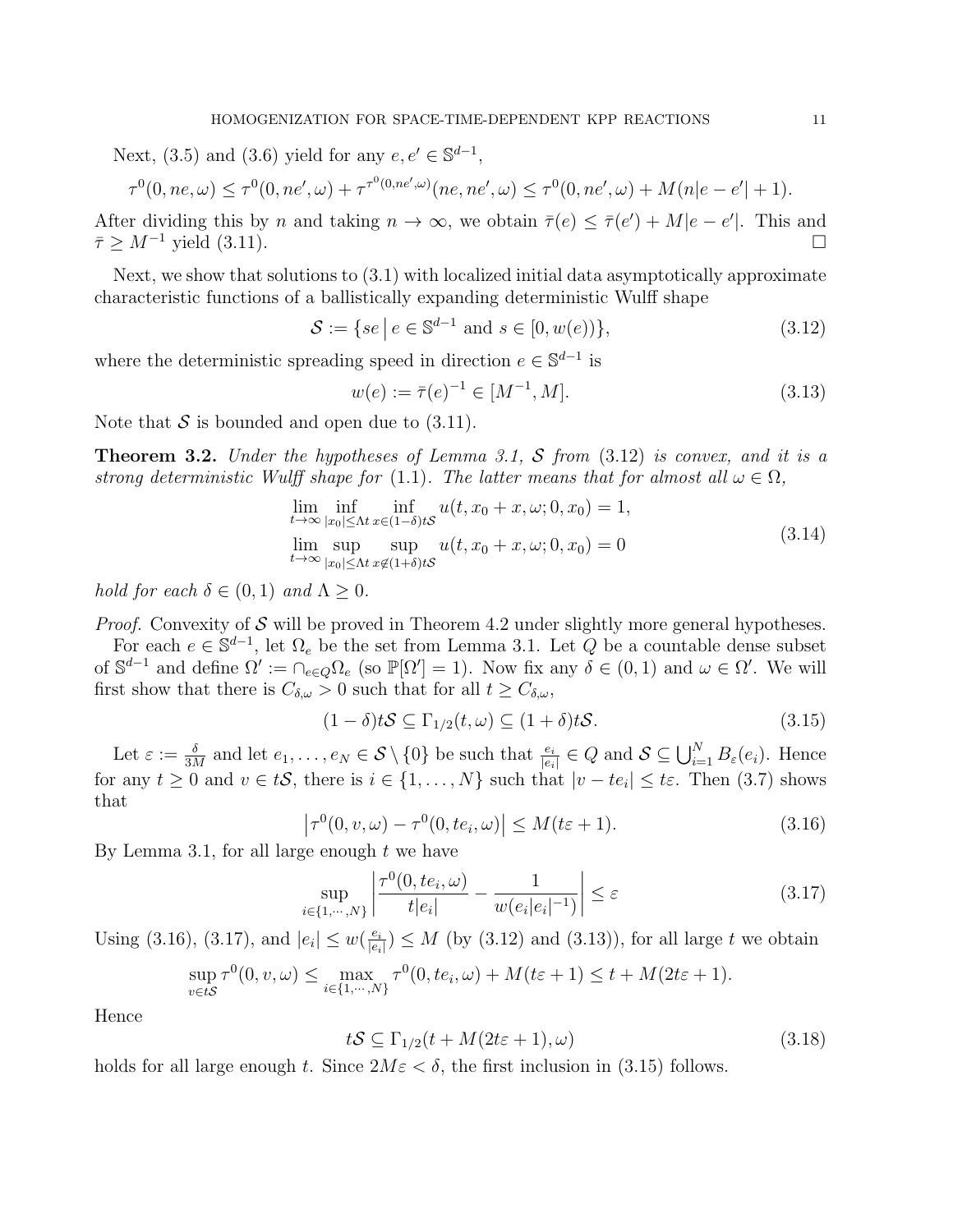Next let  $e'_1, \ldots, e'_{N'} \subseteq \mathbb{R}^d \setminus \mathcal{S}$  be such that  $\frac{e'_i}{|e'_i|} \in Q$  and  $B_M(0) \setminus \mathcal{S} \subseteq \bigcup_{i=1}^{N'} B_{\varepsilon}(e'_i)$ . Note that

$$
v \notin \Gamma_{1/2}(t,\omega) \qquad \text{whenever } t \ge M \text{ and } v \in B_{Mt}(0)^c \tag{3.19}
$$

due to (3.2). For each  $v \in B_{Mt}(0) \backslash t\mathcal{S}$ , there is  $e'_i$  such that  $|v - te'_i| \leq t\varepsilon$  and then

$$
\tau^{0}(0, v, \omega) \geq \tau^{0}(0, te'_{i}, \omega) - M(t\varepsilon + 1).
$$

by (3.7). Moreover, since now  $w(\frac{e'_i}{|e'_i|}) \leq |e'_i| \leq M$  and (3.17) holds with  $e'_i$  and N' in place of  $e_i$  and N, we obtain

$$
\inf_{v \in B_{Mt}(0) \setminus t\mathcal{S}} \tau^0(0, v, \omega) \ge \min_{i \in \{1, \cdots, N'\}} \tau^0(0, t e_i', \omega) - M(t\varepsilon + 1) \ge t - M(2t\varepsilon + 1).
$$

This and (3.19) yield  $\Gamma_{1/2}(t - 2M(t\varepsilon + 1), \omega) \subseteq tS$  for all large enough t, so the second inclusion in (3.15) again follows by  $2M\varepsilon < \delta$ .

We next want to upgrade (3.15) to the claim that for almost all  $\omega$  we have for any  $\Lambda \geq 1$ and  $\delta \in (0,1)$ ,

$$
x_0 + (1 - \delta)tS \subseteq \Gamma_{1/2}(t, \omega; 0, x_0) \subseteq x_0 + (1 + \delta)tS
$$
\n(3.20)

for all large enough t (depending on  $\omega, \delta, \Lambda$ ) and all  $x_0 \in B_{\Lambda t}(0)$ . This will finish the proof because parabolic Harnack inequality and hair-trigger effect show that for each  $\theta \in (0,1)$ , there is  $C_{\theta} > 0$  such that for all  $(t_0, x_0, \omega) \in \mathbb{R}^{d+1} \times \Omega$  and  $t \ge C_{\theta} + 1$ ,

$$
\Gamma_{1/2}(t-C_{\theta},\omega;t_0,x_0)\subseteq \Gamma_{\theta}(t,\omega;t_0,x_0)\subseteq \Gamma_{1/2}(t+C_{\theta},\omega;t_0,x_0).
$$

It therefore remains to show (3.20). Fix any  $\Lambda \geq 1$  and

$$
\delta \in \left(0, (26M\Lambda)^{-1}\right). \tag{3.21}
$$

By (3.15) and Egorov's Theorem, there are  $\tau_{\delta} > 0$  and  $D_{\delta} \subseteq \Omega$  with  $\mathbb{P}[D_{\delta}] \geq 1 - \delta^{d+1}$  such that for each  $\omega \in D_{\delta}$  and  $t \geq \tau_{\delta}$ ,

$$
(1 - \delta)tS \subseteq \Gamma_{1/2}(t,\omega) \subseteq (1 + \delta)tS. \tag{3.22}
$$

It is clear that we can in fact pick  $D_{\delta}$  from the  $\sigma$ -algebra generated by  $\bigcup_{i\in\mathbb{N}}(\mathcal{F}_{0}^{+}\cap\mathcal{F}_{i}^{-})$ . Let  $\mathcal{F}'$  be the  $\sigma$ -algebra generated by  $\bigcup_{i\in\mathbb{N}}(\mathcal{F}^+_{-i}\cap\mathcal{F}^-_i)$  (or just replace  $\mathcal{F}$  by  $\mathcal{F}'$  from the very start) and apply Wiener's ergodic theorem (see, e.g., [4, Theorems 2 and 3]) with the group of transformations  $\{\Upsilon_{(s,y)}\}_{(s,y)\in\mathbb{R}^{d+1}}$  on the probability space  $(\Omega, \mathcal{F}', \mathbb{P})$ . It shows that there is  $\Omega_{\delta} \in \mathcal{F}'$  with  $\mathbb{P}[\Omega_{\delta}] = 1$  such that the following holds, with

$$
\varphi_{\delta,r}(\omega) := \frac{1}{|\mathcal{B}_r|} \int_{\mathcal{B}_r} \chi_{D_\delta} \left( \Upsilon_{(s,y)}(\omega) \right) ds dy
$$

and  $\mathcal{B}_r \subseteq \mathbb{R}^{d+1}$  the space-time ball of radius  $r > 0$  centered at the origin. The limit

$$
\varphi_{\delta}(\omega) := \lim_{r \to \infty} \varphi_{\delta,r}(\omega) \in [0,1]
$$

(which is  $\mathcal{F}'$ -measurable because  $\varphi_{\delta,r}$  is measurable with respect to the  $\sigma$ -algebra generated by  $\bigcup_{i\in\mathbb{N}}(\mathcal{F}^+_{-r}\cap\mathcal{F}^-_i)\big)$  exists for each  $\omega\in\Omega_\delta$ , is invariant under the transformations  ${\{\Upsilon_{(s,y)}\}}_{(s,y)\in\mathbb{R}^{d+1}},$  and satisfies

$$
\mathbb{E}[\varphi_{\delta}(\cdot)] = \mathbb{E}[\chi_{D_{\delta}}(\cdot)] = \mathbb{P}[D_{\delta}].
$$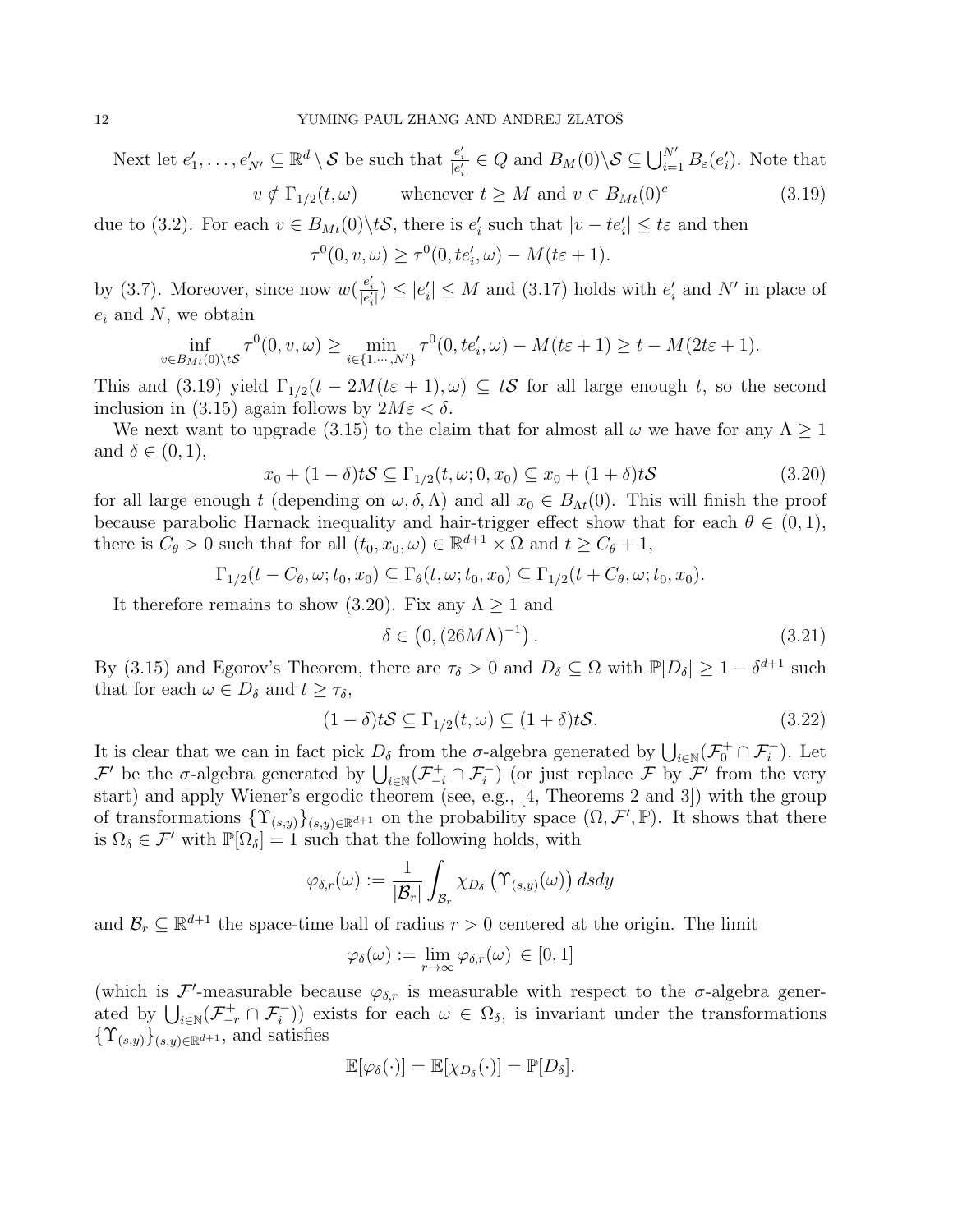Next we claim that  $\varphi_{\delta}$  is a constant almost everywhere on  $\Omega$ . If not, then there are  $k \in \mathbb{N}$ ,  $c > 0$ , and  $A_1, A_2 \in \mathcal{F}_{-k}^+ \cap \mathcal{F}_k^-$  with  $\mathbb{P}[A_1]\mathbb{P}[A_2] > 0$  such that

$$
\left| \frac{1}{\mathbb{P}[A_1]} \mathbb{E}[\varphi_\delta(\cdot) \chi_{A_1}(\cdot)] - \frac{1}{\mathbb{P}[A_2]} \mathbb{E}[\varphi_\delta(\cdot) \chi_{A_2}(\cdot)] \right| \ge c.
$$
\n(3.23)

Fix  $C' > 0$  and note that  $\varphi_{\delta,r}(\Upsilon_{(r+k+C',0)}(\cdot))$  is  $\mathcal{F}_{k+C'}^+$ -measurable. Hence the definition of  $\phi_H$ , the fact that  $A_j \in \mathcal{F}_k^-$ , and  $0 \leq \varphi_{\delta,r} \leq 1$  yield for  $j = 1, 2$ ,

$$
\mathbb{E}[\varphi_{\delta,r}(\Upsilon_{(r+k+C',0)}(\cdot))\chi_{A_j}(\cdot)] = \int_0^1 \mathbb{P}\left[\varphi_{\delta,r}(\Upsilon_{(r+k+C',0)}(\cdot)) > \mu \& \chi_{A_j} = 1\right]d\mu
$$
  
\n
$$
\leq \int_0^1 \left(\mathbb{P}\left[\varphi_{\delta,r}(\Upsilon_{(r+k+C',0)}(\cdot)) > \mu\right] + \phi_H(C')\right) \mathbb{P}\left[A_j\right]d\mu
$$
  
\n
$$
\leq \mathbb{E}[\varphi_{\delta,r}(\Upsilon_{(r+k+C',0)}(\cdot))] \mathbb{P}\left[A_j\right] + \phi_H(C').
$$

Similarly,

$$
\mathbb{E}[\varphi_{\delta,r}(\Upsilon_{(r+k+C',0)}(\cdot))\chi_{A_j}(\cdot)] \geq \mathbb{E}[\varphi_{\delta,r}(\Upsilon_{(r+k+C',0)}(\cdot))] \mathbb{P}[A_j] - \phi_H(C').
$$

Since  $\lim_{s\to\infty} \phi_H(s) = 0$  and  $\mathbb{P}[A_j] > 0$  for  $j = 1, 2$ , taking sufficiently large C' yields

$$
\left|\frac{1}{\mathbb{P}\left[A_j\right]}\mathbb{E}[\varphi_{\delta,r}(\Upsilon_{(r+k+C',0)}(\cdot))\chi_{A_j}(\cdot)] - \mathbb{E}[\varphi_{\delta,r}(\Upsilon_{(r+k+C',0)}(\cdot))] \right| \leq \frac{c}{4}.
$$

Since  $\varphi_{\delta,r} \to \varphi_{\delta}$  almost surely as  $r \to \infty$ , and  $0 \leq \varphi_{\delta,r} \leq 1$ , we thus obtain

$$
\left|\frac{1}{\mathbb{P}[A_j]}\mathbb{E}[\varphi_{\delta}(\Upsilon_{(r+k+C',0)}(\cdot))\chi_{A_j}(\cdot)] - \mathbb{E}[\varphi_{\delta,r}(\Upsilon_{(r+k+C',0)}(\cdot))] \right| < \frac{c}{2}
$$

for all large enough r and  $j = 1, 2$ . However, since  $\varphi_{\delta} \circ \Upsilon_{(r+k+C',0)} = \varphi_{\delta}$ , this contradicts (3.23). Thus we see that  $\varphi_{\delta}(\omega) = \mathbb{P}[D_{\delta}]$  for almost all  $\omega \in \Omega$ .

This means that there is  $\Omega'_\delta \subseteq \Omega_\delta$  with  $\mathbb{P}[\Omega'_\delta] = 1$  such that for each  $\omega \in \Omega'_\delta$  we have

$$
\lim_{r\to\infty}\frac{1}{|\mathcal{B}_r|}\int_{\mathcal{B}_r}\chi_{D_\delta}(\Upsilon_{(s,y)}(\omega))dsdy=\mathbb{P}[D_\delta]\geq 1-\delta^{d+1}.
$$

Thus there is  $t_{\omega,\delta,\Lambda} \geq \max\{\tau_\delta,\frac{1}{\delta}\}$  $\frac{1}{\delta}$  such that for all  $t \geq t_{\omega,\delta,\Lambda}$  we have

$$
\left|\left\{(s,z)\in\mathcal{B}_{2\Lambda t} \,|\, \Upsilon_{(s,z)}(\omega)\notin D_\delta\right\}\right|\leq 2\delta^{d+1}\left|\mathcal{B}_{2\Lambda t}\right|.
$$

For any  $t \geq t_{\omega,\delta,\Lambda}$ , let  $C_t := M(2\delta \Lambda t + 1) \leq 3M\delta \Lambda t$  (because  $t \geq \frac{1}{\delta \Lambda}$  $\frac{1}{\delta \Lambda}$ ). Then for any  $x_0 \in B_{\Lambda t}(0)$ , there are

$$
(s_{\pm}, z_{\pm}) \in [C_t, C_t + 8\delta \Lambda t] \times B_{2\delta \Lambda t}(x_0) \subseteq \mathcal{B}_{2\Lambda t}
$$

satisfying  $\Upsilon_{(\pm s_{\pm},z_{\pm})}(\omega) \in D_{\delta}$  (note that  $(-2\delta \Lambda t, 2\delta \Lambda t) \times B_{2\delta \Lambda t}(0) \supseteq \mathcal{B}_{2\delta \Lambda t}$ , while (3.21) implies  $C_t + 10\delta\Lambda t \leq 13M\delta\Lambda t \leq \Lambda t$ . Now let  $c_{\delta,\Lambda} := 13M\delta\Lambda \leq \frac{1}{2}$  $\frac{1}{2}$  by (3.21)). Since we have  $s_{\pm} \geq C_t \geq M(|z_{\pm} - x_0| + 1)$  and  $2M\delta\Lambda t \geq M$ , as well as

$$
s_{\pm} + 2M\delta\Lambda t \le C_t + 10M\delta\Lambda t \le c_{\delta,\Lambda}t,
$$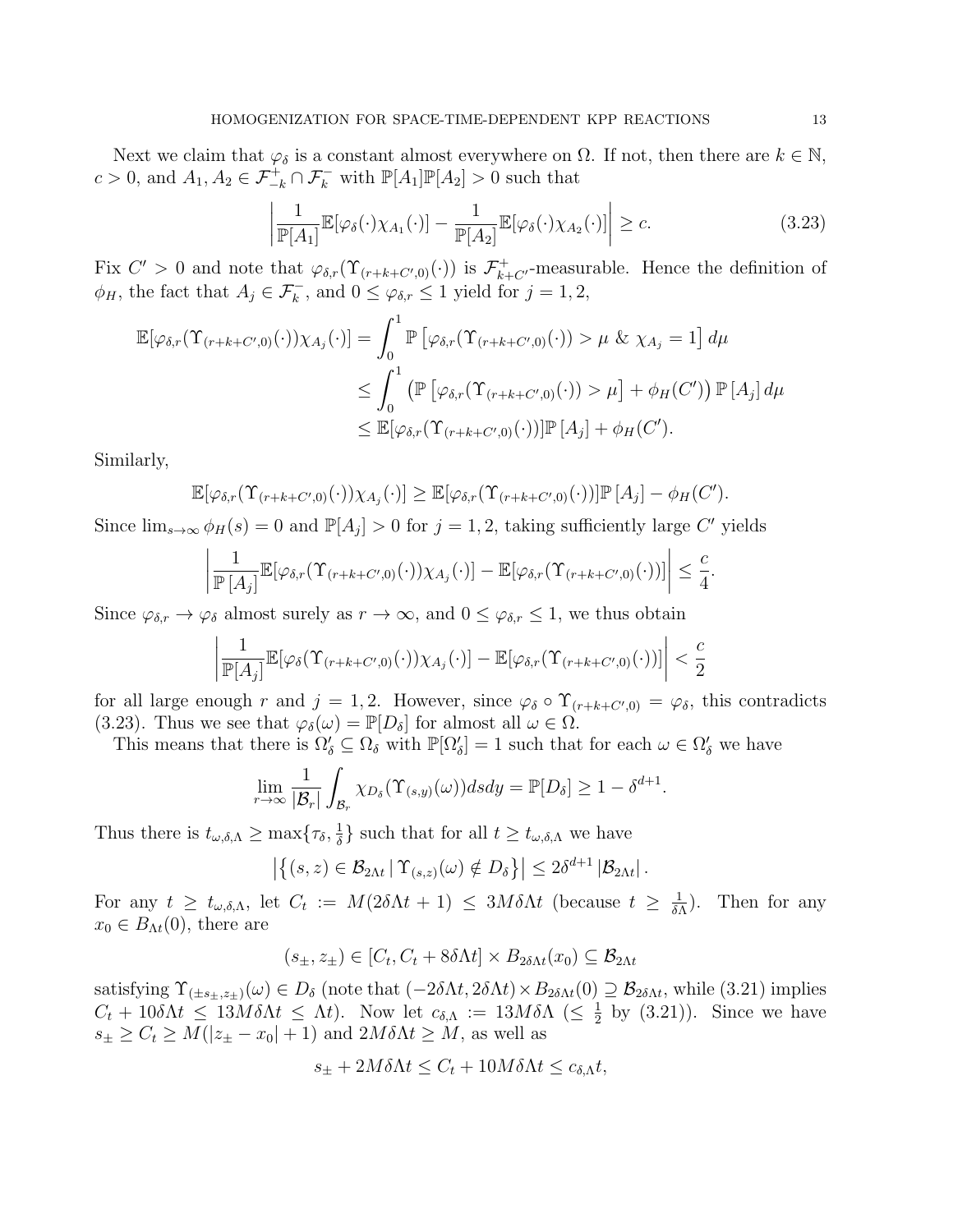from (3.4), (3.22), and  $\Upsilon_{(\pm s_{\pm},z_{\pm})}(\omega) \in D_{\delta}$  we obtain

$$
\Gamma_{1/2}(t,\omega;0,x_0) - x_0 \subseteq \Gamma_{1/2}(t + s_- + 2M\delta\Lambda t, \omega; -s_-, z_-) - z_-
$$
  
=  $\Gamma_{1/2}(t + s_- + 2M\delta\Lambda t, \Upsilon_{(-s_-,z_-)}(\omega)) \subseteq (1+\delta)(1+c_{\delta,\Lambda})tS$ 

and

$$
\Gamma_{1/2}(t,\omega;0,x_0) - x_0 \supseteq \Gamma_{1/2}(t - s_+ - 2M\delta\Lambda t, \omega; s_+, z_+) - z_+
$$
  
=  $\Gamma_{1/2}(t - s_+ - 2M\delta\Lambda t, \Upsilon_{(s_+,z_+)}(\omega)) \supseteq (1 - \delta)(1 - c_{\delta,\Lambda})tS$ 

for any  $\omega \in \Omega'_\delta$  and  $t \geq t_{\omega,\delta,\Lambda}$ . Since  $\lim_{\delta \to 0} c_{\delta,\Lambda} = 0$  for each  $\Lambda \geq 1$ , this shows that for each  $\omega \in \Omega'' := \bigcap_{L\in(26M,\infty)\cap\mathbb{N}}^{\infty} \Omega'_{1/L}$  (so  $\mathbb{P}[\Omega''] = 1$ ) and  $(\delta,\Lambda) \in (0,1) \times [1,\infty)$ , we indeed have (3.20) when t is large enough and  $x_0 \in B_{\Lambda t}(0)$ .

If now only  $H := (A, b, f_u(\cdot, \cdot, 0, \cdot))$  is space-time stationary, we let

$$
f'(t, x, u, \omega) := f_u(t, x, 0, \omega) \min\{u, 1 - u\},\tag{3.24}
$$

so that Lemma 3.1 and Theorem 3.2 apply to  $(1.1)$  with  $f'$  in place of f. One can then use *virtual linearity* of  $(1.1)$  with KPP f, expressed in Theorem 1.2 in [35], to conclude Theorem 1.3(i) for f', as well as to show that the leading order solution dynamics (as  $t \to \infty$ ) of  $(1.1)$  with the two reactions coincide (this then proves Theorem 1.3(i) for f, and also that S only depends on  $(A, b, f_u(\cdot, \cdot, 0, \cdot))$ . This argument is identical to that in the last third of the proof of Theorem 1.4 in [36], which concerns time-periodic and spatially stationary ergodic  $(A, b, f)$ , because it only uses Theorem 1.2 in [35] (which applies to general spacetime-dependent  $(A, b, f)$  and Theorem 3.2. We therefore skip it; the next section contains an analog in the setting of Theorem 1.3(ii). We also note that this shows that Lemma 3.1 and Theorem 3.2 hold even if only  $(A, b, f_u(\cdot, \cdot, 0, \cdot))$  (and not  $(A, b, f)$ ) is space-time stationary.

# 4. Proof of Theorem 1.3(ii)

The arguments from the start of the previous section (prior to Lemma 3.1) also apply here, and we will again consider (3.1) as well as  $u(t, x, \omega; t_0, x_0)$ ,  $\Gamma_{\theta}(t, \omega; t_0, x_0)$ , and  $\tau_0^t(x_0, x, \omega)$  as above. We will also again first assume that  $H := (A, b, f)$  is space-time stationary, and denote  $\mathcal{F}_t^{\pm} := \mathcal{F}_t^{\pm}(H)$ . We now have the following analogs of Lemma 3.1 and Theorem 3.2.

**Lemma 4.1.** Assume the hypotheses of Lemma 3.1, but with  $\lim_{s\to\infty} \phi_H(s) = 0$  for H :=  $(A, b, f)$  instead of  $\lim_{s\to\infty} s^{\alpha} \phi_H(s) = 0$ . Then for each  $e \in \mathbb{S}^{d-1}$ , there is  $\bar{\tau}(e)$  satisfying (3.9) and (3.11) such that for each  $(t_0, x_0) \in \mathbb{R}^{d+1}$  we have

$$
\lim_{r \to \infty} \frac{\tau^{t_0}(x_0, x_0 + re, \cdot)}{r} = \lim_{r \to \infty} \frac{\mathbb{E}\left[\tau^{t_0}(x_0, x_0 + re, \cdot)\right]}{r} = \bar{\tau}(e) \qquad in \text{ probability.} \tag{4.1}
$$

*Proof.* Same as Lemma 3.1, using the convergence in probability claim in Theorem 2.1.  $\Box$ 

**Theorem 4.2.** Under the hypotheses of Lemma 4.1, S from  $(3.12)$  with w from  $(3.13)$  is convex, and it is a strong Wulff shape for (1.1) in probability. The latter means that

lim t→∞  $\mathbb{P}\left[ (1-\delta)s\mathcal{S} \subseteq \Gamma_{\theta}(s,\cdot;0,x_0) - x_0 \subseteq (1+\delta)s\mathcal{S} \ \forall (s,x_0) \in [\delta t,\delta^{-1}t] \times B_{\Lambda t} \right] = 1$  (4.2) holds for each  $\delta, \theta \in (0, 1)$  and  $\Lambda \geq 0$ .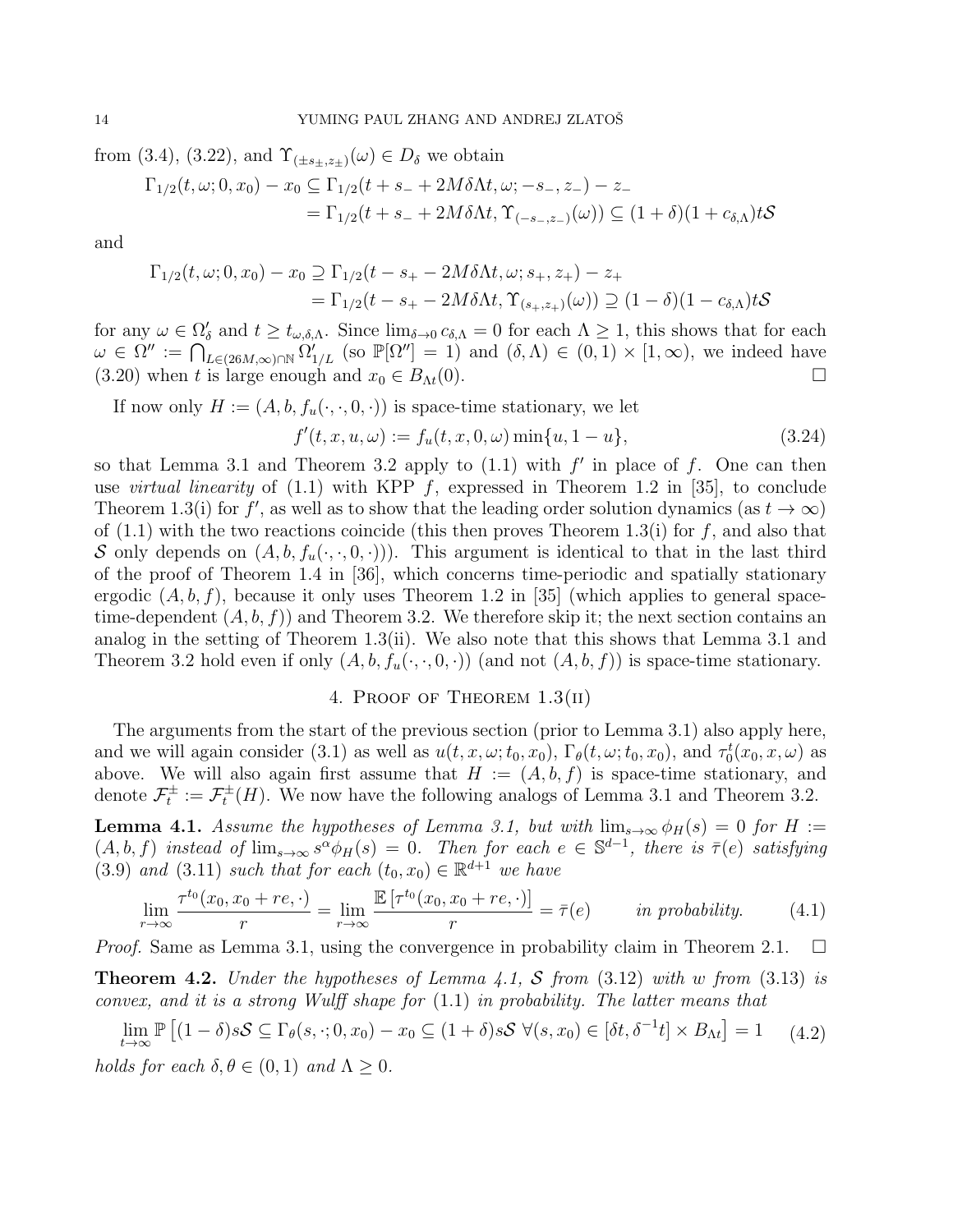*Proof.* Let  $e_1, e_2 \in \mathbb{S}^{d-1}$  be arbitrary with  $e_2 \neq -e_1$ , and let  $e' := \frac{e_1 + e_2}{|e_1 + e_2|}$ . From (3.5) and  $|e_1 + e_2|e' = e_1 + e_2$  and we obtain for each  $r > 0$  and  $\omega \in \Omega$ ,

$$
\tau^{0}(0, |e_1 + e_2|re', \omega) \leq \tau^{0}(0, re_1, \omega) + \tau^{\tau^{0}(0, re_1, \omega)}(re_1, r(e_1 + e_2), \omega).
$$
\n(4.3)

Then (4.1) shows that for each  $\varepsilon > 0$  and any large enough r, there is  $\omega_{r,\varepsilon} \in \Omega$  such that

$$
\max \left\{ |\tau^{0}(0, |e_1 + e_2|re', \omega_{r,\varepsilon}) - |e_1 + e_2|r\bar{\tau}(e')|, |\tau^{0}(0, re_1, \omega_{r,\varepsilon}) - r\bar{\tau}(e_1)| \right\} \leq r\varepsilon,
$$

as well as (using also (3.8))

$$
\tau^{\tau^0(0, re_1, \omega_{r,\varepsilon})}(re_1, r(e_1 + e_2), \omega_{r,\varepsilon}) \leq \tau^{r\bar{\tau}(e_1) + r\varepsilon}(re_1, r(e_1 + e_2), \omega_{r,\varepsilon}) + 2r\varepsilon \leq r\bar{\tau}(re_2) + 3r\varepsilon.
$$

From these and (4.3) we obtain

$$
|e_1 + e_2|\overline{\tau}(e') \le \overline{\tau}(e_1) + \overline{\tau}(e_2) + 5\varepsilon,
$$

and after taking  $\varepsilon \to 0$  this becomes

$$
w(e') \ge \frac{w(e_1)w(e_2)}{w(e_1) + w(e_2)}|e_1 + e_2|.
$$

The angle bisector theorem now shows that  $S$  is convex.

It remains to prove (4.2). Let  $\varepsilon := \frac{\delta^2}{10M(1-\varepsilon)}$  $\frac{\delta^2}{10M(1+M\delta)}$ , let  $s_1,\ldots,s_N \in [\delta,\delta^{-1}]$  be such that  $[\delta, \delta^{-1}] \subseteq \bigcup_{j=1}^N B_{\varepsilon}(s_j)$ , and let  $e_1, \ldots, e_N \in \mathcal{S}\backslash\{0\}$  be such that  $\mathcal{S} \subseteq \bigcup_{i=1}^N B_{\varepsilon}(e_i)$ . Thus for any  $t > 0$ , and any  $s \in [\delta t, \delta^{-1} t]$  and  $v \in sS$ , there are  $i, j \in \{1, ..., N\}$  such that  $|s - ts_j| \leq t\varepsilon$ and  $|v - s e_i| \leq s \varepsilon \leq \delta^{-1} t \varepsilon$ . It follows from (3.7) and  $|e_i| \leq M$  that

$$
\left|\tau^{0}(0,v,\omega)-\tau^{0}(0,ts_{j}e_{i},\omega)\right| \leq M(|v - ts_{j}e_{i}| + 1) \leq M(\delta^{-1}t\varepsilon + Mt\varepsilon + 1). \tag{4.4}
$$

By Lemma 4.1, we also have

$$
\lim_{t \to \infty} \mathbb{P}\left[\left|\frac{\tau^0(0, ts_j e_i, \cdot)}{ts_j |e_i|} - \frac{1}{w(e_i |e_i|^{-1})}\right| \ge \varepsilon\right] = 0\tag{4.5}
$$

for each  $i, j \in \{1, ..., N\}$ . From (4.4) and  $s_j |e_i| \leq M \delta^{-1}$  we obtain

$$
\mathbb{P}\left[\sup_{v\in s\mathcal{S}} \tau^0(0, v, \cdot) \ge (s + t\varepsilon) + M\delta^{-1}t\varepsilon + M(\delta^{-1}t\varepsilon + Mt\varepsilon + 1) \text{ for some } s \in [\delta t, \delta^{-1}t] \right]
$$
  

$$
\le \mathbb{P}\left[\max_{i,j\in\{1,\cdots,N\}} \tau^0(0, ts_j e_i, \cdot) \ge ts_j + M\delta^{-1}t\varepsilon\right]
$$
  

$$
\le \sum_{i,j=1}^N \mathbb{P}\left[\tau^0(0, ts_j e_i, \cdot) \ge ts_j + ts_j |e_i|\varepsilon\right],
$$

which converges to 0 as  $t \to \infty$  by (4.5) and  $|e_i| \leq w(\frac{e_i}{|e_i|})$  $\frac{e_i}{|e_i|}$ ). This implies that

$$
\lim_{t \to \infty} \mathbb{P}\left[s\mathcal{S} \subseteq \Gamma_{1/2}(s + 2M(\delta^{-1} + M)t\varepsilon + M, \cdot) \,\forall s \in [\delta t, \delta^{-1}t]\right] = 1. \tag{4.6}
$$

Next, let  $e'_1, \ldots, e'_{N'} \in \mathbb{R}^d \setminus \mathcal{S}$  be such that  $B_M(0) \setminus \mathcal{S} \subseteq \bigcup_{i=1}^{N'} B_{\varepsilon}(e'_i)$ . It is clear that  $(3.19)$ still holds, as does (4.5) with  $e'_i$  and N' in place of  $e_i$  and N. For any  $t \geq M\delta^{-1}$ , and any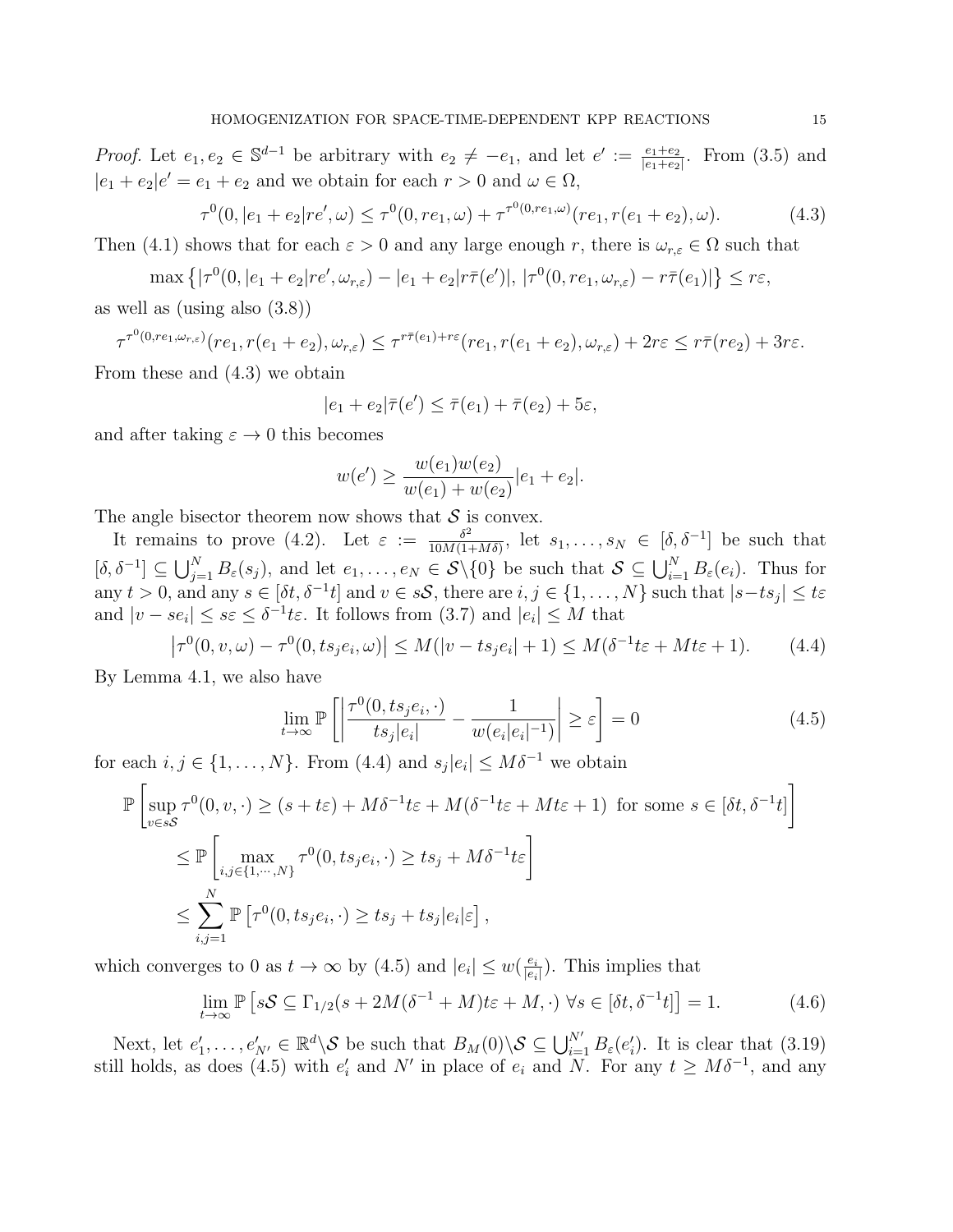$s \in [\delta t, \delta^{-1} t]$  and  $v \in B_{Ms}(0) \setminus sS$ , there are  $i \in \{1, \ldots, N'\}$  and  $j \in \{1, \ldots, N\}$  such that (4.4) holds with  $e'_i$  in place of  $e_i$ . This, together with (3.19) and  $s_j|e_i| \leq M\delta^{-1}$ , yields

$$
\mathbb{P}\left[\inf_{v\in (sS)^c} \tau^0(0, v, \cdot) \le s - t\varepsilon - M\delta^{-1}t\varepsilon - M(\delta^{-1}t\varepsilon + Mt\varepsilon + 1) \text{ for some } s \in [\delta t, \delta^{-1}t] \right]
$$
  
\n
$$
\le \mathbb{P}\left[\min_{i\in\{1,\cdots,N'\}} \tau^0(0, ts_j e_i', \cdot) \le ts_j - M\delta^{-1}t\varepsilon \right]
$$
  
\n
$$
\le \sum_{i=1}^{N'} \sum_{j=1}^N \mathbb{P}\left[\tau^0(0, ts_j e_i', \cdot) \le ts_j - ts_j |e_i|\varepsilon\right],
$$

which converges to 0 as  $t \to \infty$  by (4.5) and  $|e'_i| \geq w(\frac{e'_i}{|e'_i|})$ . Therefore we get

$$
\lim_{t \to \infty} \mathbb{P}\left[\Gamma_{1/2}(s - 2M(\delta^{-1} + M)t\epsilon - M, \cdot) \subseteq s\mathcal{S} \,\forall s \in [\delta t, \delta^{-1}t]\right] = 1.
$$

Since  $\varepsilon < \frac{\delta}{2M(\delta^{-1}+M)}$ , this and (4.6) yield (4.2) with  $(\theta, \Lambda) = (\frac{1}{2}, 0)$ .

Let us now extend this to the general case. Fix any  $\delta \in (0,1)$  and again let  $\varepsilon := \frac{\delta^2}{10M(1-\varepsilon)}$  $\frac{\delta^2}{10M(1+M\delta)}$ Stationarity of  $(A, b, f)$  and  $(4.2)$  with  $(\theta, \Lambda) = (\frac{1}{2}, 0)$  show that for each  $\sigma \in (0, 1)$ , there is  $C_{\sigma}\geq \frac{1}{\varepsilon}$  $\frac{1}{\varepsilon}$  such that for any  $(t_0, z) \in \mathbb{R}^{d+1}$  and  $t \geq \tilde{C}_{\sigma}$ ,

$$
\mathbb{P}\left[(1-\delta)s\mathcal{S}\subseteq\Gamma_{1/2}(t_0+s,\cdot;t_0,z)-z\subseteq(1+\delta)s\mathcal{S}\ \forall s\in[2^{-1}\delta t,2\delta^{-1}t]\right]\geq 1-\sigma.\tag{4.7}
$$

Fix any  $\Lambda \geq 0$  and let  $y_1, \ldots, y_{N''} \in B_\Lambda(0)$  be such that  $B_\Lambda(0) \subseteq \bigcup_{i=1}^{N''} B_\varepsilon(y_i)$ . For each  $t \geq C_{\sigma}$  and  $x_0 \in B_{\Lambda t}(0)$ , there is  $i \in \{1, ..., N''\}$  such that  $|x_0 - ty_i| \leq t \varepsilon$ . Then (3.4) yields for all  $s \geq M(2t\varepsilon + 1)$ ,

$$
\Gamma_{1/2}(s - M(2t\varepsilon + 1), \cdot; M(t\varepsilon + 1), ty_i) - ty_i \subseteq \Gamma_{1/2}(s, \cdot; 0, x_0) - x_0
$$
  
\n
$$
\subseteq \Gamma_{1/2}(s + M(2t\varepsilon + 1), \cdot; -M(t\varepsilon + 1), ty_i) - ty_i
$$
\n(4.8)

(using (3.4) twice with  $s' := Mt\varepsilon \geq M$ ). Since  $\varepsilon \leq \frac{\delta^2}{10M}$  $\frac{\delta^2}{10M}$  and  $t \geq \frac{1}{\varepsilon}$  $\frac{1}{\varepsilon}$ , for any  $s \geq \delta t$  we have

$$
M(3t\varepsilon + 2) \le 5Mt\varepsilon \le \frac{\delta^2 t}{2} \le \frac{\delta s}{2},\tag{4.9}
$$

and therefore

$$
(1 - 2\delta)s\mathcal{S} \subseteq (1 - \delta)(s - M(3t\varepsilon + 2))\mathcal{S}.
$$
\n(4.10)

and

P

$$
(1+\delta)(s+M(3t\varepsilon+2))\mathcal{S} \subseteq (1+2\delta)s\mathcal{S}
$$
\n
$$
(4.11)
$$

Since also  $M(2t\varepsilon + 1) \leq \delta t \leq s$ , (4.8)–(4.11) imply

$$
[(1-2\delta)s\mathcal{S} \not\subseteq \Gamma_{1/2}(s,\cdot;0,x_0) - x_0 \text{ for some } (s,x_0) \in [\delta t, \delta^{-1}t] \times B_{\Lambda t}(0)]
$$
  

$$
\leq \sum_{i=1}^{N''} \mathbb{P}[(1-\delta)(s-M(3t\varepsilon+2))\mathcal{S} \not\subseteq \Gamma_{1/2}(s-M(2t\varepsilon+1),\cdot;M(t\varepsilon+1),ty_i) - ty_i
$$
  
for some  $s \in [\delta t, \delta^{-1}t]$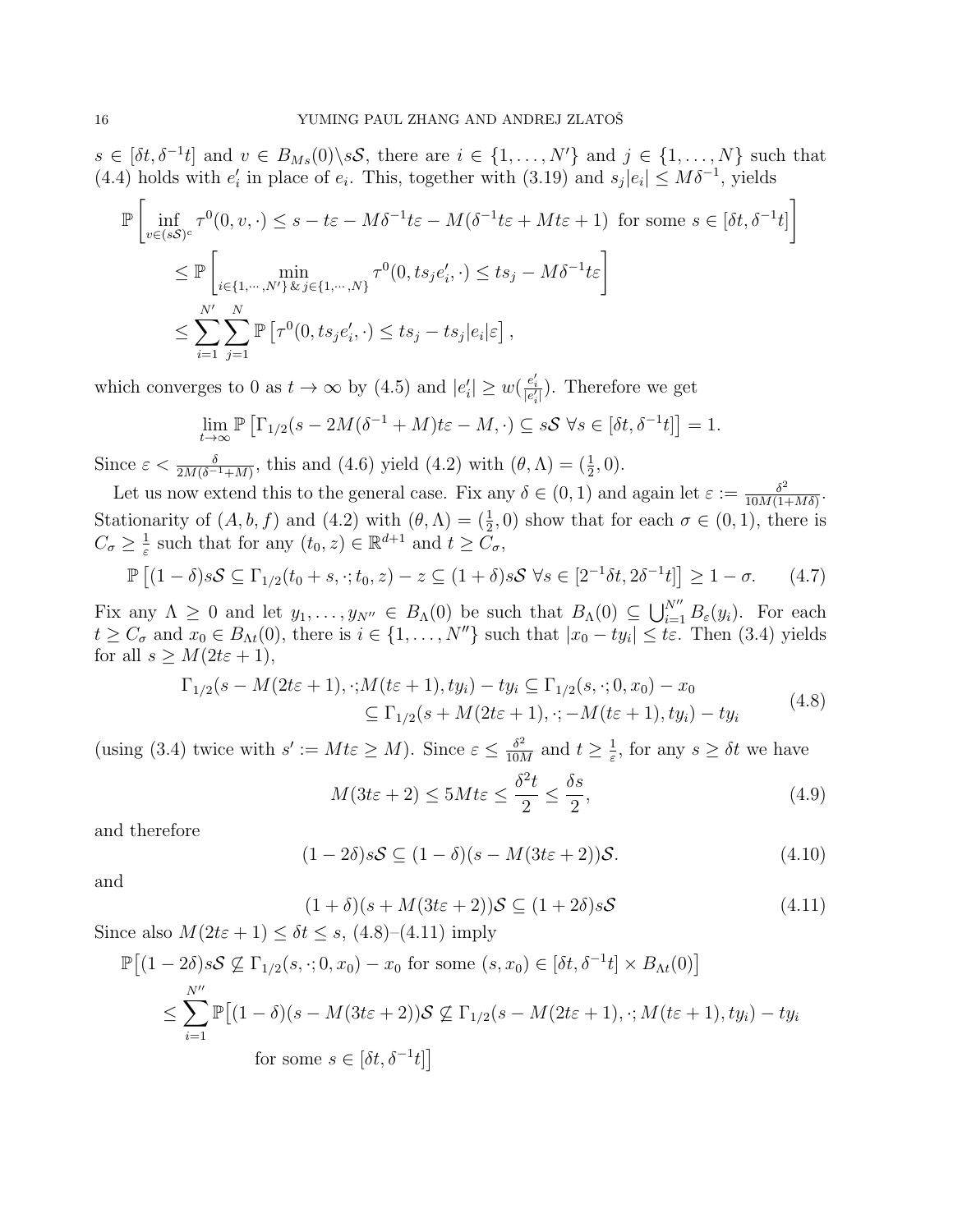and

$$
\mathbb{P}\big[\Gamma_{1/2}(s,\cdot;0,x_0)-x_0 \not\subseteq (1+2\delta)s\mathcal{S} \text{ for some } (s,x_0)\in[\delta t,\delta^{-1}t]\times B_{\Lambda t}(0)\big]
$$
  
\$\leq \sum\_{i=1}^{N''}\mathbb{P}\big[\Gamma\_{1/2}(s+M(2t\varepsilon+1),\cdot;-M(t\varepsilon+1),ty\_i)-ty\_i \not\subseteq (1+\delta)(s+M(3t\varepsilon+2))\mathcal{S}\$  
for some  $s\in[\delta t,\delta^{-1}t]\big].$ 

Both right-hand sides are  $\leq \sigma$ , due to (4.7) with  $(s, t_0, z) = (s \mp M(3t\varepsilon + 2), \pm M(t\varepsilon + 1), ty_i)$ (note that (4.9) shows that  $s \pm M(3t\varepsilon + 2) \in [2^{-1}\delta t, 2\delta^{-1}t]$  when  $s \in [\delta t, \delta^{-1}t]$ ). Thus, after taking  $\sigma \to 0$  and then replacing  $\delta$  by  $\frac{\delta}{2}$ , we obtain (4.2) with  $\theta = \frac{1}{2}$  $\frac{1}{2}$ . The general case follows from parabolic Harnack inequality and hair-trigger effect as in the proof of Theorem 3.2.  $\Box$ 

We now note that it suffices to prove Theorem 1.3(ii) with  $y_{\varepsilon} = 0$  for all  $\varepsilon \in (0,1)$  because we assume space-time stationarity of H. Recall that for now we assume that  $H = (A, b, f)$ , although this claim also holds in the general case.

Let us first assume that f equals  $f'$  from  $(3.24)$ , and that G is bounded. Then assume without loss that  $\delta \in (0,1)$  is such that  $G \subseteq B_{\delta^{-1}}(0)$ . Note that the "unscaled" version of  $(1.11)$  (with  $y_{\varepsilon}=0$ ) is

$$
\theta \chi_{(\varepsilon^{-1}G)_{\varepsilon^{-1}\rho(\varepsilon)}} \le u_{\varepsilon}(0,\cdot,\omega) \le \chi_{B_{\varepsilon^{-1}\rho(\varepsilon)}(\varepsilon^{-1}G)} \tag{4.12}
$$

for  $u_{\varepsilon}(\cdot,\cdot,\omega) := u^{\varepsilon}(\varepsilon^{-1}\cdot,\varepsilon^{-1}\cdot,\omega)$ , which solves (1.1). Let us define

$$
\Gamma_{\theta',\varepsilon}(t,\omega) := \left\{ x \in \mathbb{R}^d \, | \, u_{\varepsilon}(t,x,\omega) \ge \theta' \right\}
$$

for each  $\theta' \in (0, 1)$ . Therefore (1.13) will follow if we prove

$$
\lim_{\varepsilon \to 0} \mathbb{P}\left[\varepsilon^{-1} G + \varepsilon^{-1} (1 - \delta) tS \subseteq \Gamma_{\theta', \varepsilon}(\varepsilon^{-1} t, \cdot) \subseteq \varepsilon^{-1} G + \varepsilon^{-1} (1 + \delta) tS \ \forall t \in [\delta, \delta^{-1}]\right] = 1. \tag{4.13}
$$

The hair-trigger effect, (3.2), (4.12), and the comparison principle imply that there is  $M' \geq M$  such that with  $s_{\varepsilon} := M \varepsilon^{-1} \rho(\varepsilon) + M'$  we have  $B_1(\varepsilon^{-1} G) \subseteq \Gamma_{1/2,\varepsilon}(s_{\varepsilon},\omega)$  for all  $(\varepsilon, \omega) \in (0, 1) \times \Omega$ . Then  $u(0, \cdot, \omega; c_{\varepsilon}, \varepsilon^{-1}x_0) \leq u_{\varepsilon}(s_{\varepsilon}, \cdot, \omega)$  for any  $x_0 \in G$ , so the comparison principle yields for all  $(t, x_0) \in \mathbb{R}^+ \times G$ ,

$$
\Gamma_{\theta'}(\varepsilon^{-1}t, \omega; c_{\varepsilon}, \varepsilon^{-1}x_0) \subseteq \Gamma_{\theta', \varepsilon}(\varepsilon^{-1}t + s_{\varepsilon}, \omega). \tag{4.14}
$$

Since space-time stationarity of H and Theorem 4.2 with  $(\frac{\delta}{2}, \theta', \frac{1}{\delta})$  $\frac{1}{\delta}$ ) in place of  $(\delta, \theta, \Lambda)$  yield

$$
\lim_{\varepsilon \to 0} \mathbb{P}\left[\varepsilon^{-1} G + \varepsilon^{-1} (1 - 2^{-1} \delta) tS \subseteq \bigcup_{x_0 \in G} \Gamma_{\theta'}(\varepsilon^{-1} t, \cdot; c_{\varepsilon}, \varepsilon^{-1} x_0) \ \forall t \in [2^{-1} \delta, 2\delta^{-1}] \right] = 1,
$$

(4.14) and  $\lim_{\varepsilon\to 0} \varepsilon c_{\varepsilon} = 0$  show that the probability of just the first inclusion in (4.13) converges to 0 as  $\varepsilon \to 0$ .

Next, from Theorem 1.2 in [35], and Remarks 2 and 3 following it, we see that for each  $\delta > 0$ , there is  $C_{\delta} > 0$  such that for each  $(\varepsilon, \omega) \in (0, 1) \times \Omega$  and  $t \ge C_{\delta}$  we get from  $(4.12)$ that

$$
u_{\varepsilon}(t,\cdot,\omega) \leq \delta + \sup_{z \in B_{\varepsilon^{-1}\rho(\varepsilon)}(\varepsilon^{-1}G)} u_z\left((1+4^{-1}\delta)t,\cdot,\omega\right),
$$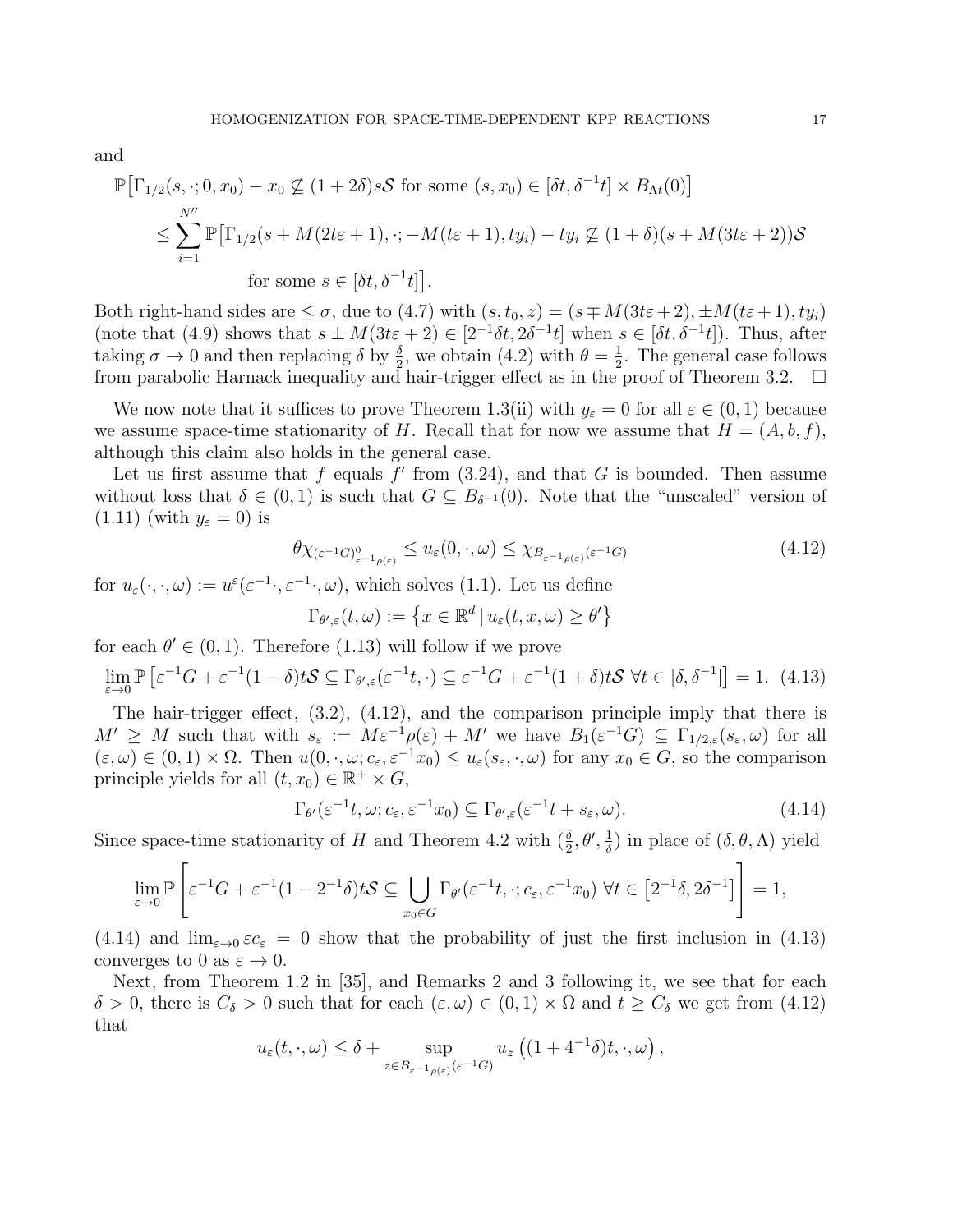where  $u_z$  is a solution to (1.1) with initial data  $u_\varepsilon(0, \cdot, \omega)\chi_{B_1(z)}$  (unit cubes were used in [35] instead of unit balls, but simple scaling shows that these can be replaced by cubes of sidelength  $\frac{1}{d}$ , which are contained in the corresponding unit balls; recall also that we now have  $f = f'$ ). This shows that for any  $(\theta', \omega) \in (0, 1) \times \Omega$  and  $t \ge C_\delta$  we have

$$
\Gamma_{\theta',\varepsilon}(t,\omega) \subseteq \bigcup_{z \in B_{\varepsilon^{-1}\rho(\varepsilon)}(\varepsilon^{-1}G)} \Gamma_{\theta'-\delta}^z((1+4^{-1}\delta)t,\omega),\tag{4.15}
$$

where  $\Gamma_{\theta'}^{z}(t,\omega) := \{x \in \mathbb{R}^d \mid u_z(t,x,\omega) \geq \theta'\}$ . Since  $\frac{1}{2} \min\{u, 1-u\} \leq \min\{\frac{1}{2} \}$  $\frac{1}{2}u, 1-\frac{1}{2}$  $\frac{1}{2}u\},$  we see that  $\frac{1}{2}u_z$  is a subsolution to (1.1) and  $\frac{1}{2}u_z(0, \cdot, \omega) \leq \frac{1}{2}$  $\frac{1}{2}\chi_{B_1(z)}$ . The comparison principle then shows that

$$
\Gamma_{\theta'-\delta}^{z}\left((1+4^{-1}\delta)t,\omega\right) \subseteq \Gamma_{(\theta'-\delta)/2}\left((1+4^{-1}\delta)t,\omega;0,z\right). \tag{4.16}
$$

Hence (4.15), (4.16), and Theorem 4.2 with  $(\frac{\delta}{2}, \frac{\theta'-\delta}{2})$  $\frac{-\delta}{2}, \frac{2}{\delta}$  $\frac{2}{\delta}$ ) in place of  $(\delta, \theta, \Lambda)$  yield for any  $\delta < \theta'$ ,

$$
\lim_{\varepsilon \to 0} \mathbb{P}\left[\Gamma_{\theta',\varepsilon}(t,\cdot) \subseteq \varepsilon^{-1} B_{\rho(\varepsilon)}(G) + \varepsilon^{-1} (1 + 2^{-1}\delta)(1 + 4^{-1}\delta)tS \ \forall t \in [\delta, \delta^{-1}]\right] = 1.
$$

But this,  $(1+2^{-1}\delta)(1+4^{-1}\delta) < 1+\delta$ , and  $\lim_{\varepsilon\to 0} \rho(\varepsilon) = 0$  show that the probability of just the second inclusion in (4.13) converges to 0 as  $\varepsilon \to 0$ . Therefore we proved (4.13) and hence Theorem 1.3(ii) for all bounded G when  $f = f'$ .

This now extends to general f because Theorem 1.2 in [35] shows that for any  $\delta > 0$  and all large enough t we have

$$
\pm [u(t,\cdot,\omega;0,0) - u'((1\pm\delta)t,\cdot,\omega;0,0)] \le \delta,
$$

where  $u'(\cdot, \cdot, \omega; 0, z)$  solves (1.1) with f' in place of f and  $u'(0, \cdot, \omega; 0, z) := \frac{1}{2}\chi_{B_1(z)}$ . This also shows that f and f' have the same S, which thus only depends on  $H := (\tilde{A}, b, f_u(\cdot, \cdot, 0, \cdot)).$ 

Finally, the extension to unbounded G is obtained as in the proof of Theorem 1.4 in [36] (this uses that, similarly to (3.2), perturbations to initial data propagate with speeds  $\leq M$ ). Hence the proof of Theorem 1.3(ii) is finished.

Remark. To prove Remark 6 after Theorem 1.3, one can use (2.2). This yields Lemma 3.1 with  $(3.10)$  replaced by

$$
\liminf_{r \to \infty} \frac{\tau^{t_0}(x_0, x_0 + re, \omega)}{r} \ge \lim_{r \to \infty} \frac{\mathbb{E}[\tau^{t_0}(x_0, x_0 + re, \cdot)]}{r} = \overline{\tau}(e),
$$

which then implies the second claim in  $(3.14)$  as in the proof of Theorem 3.2. The argument at the end of Section 3 then proves the remark.

### 5. Proof of Theorem 1.5

Let us fix any  $\omega \in \Omega$ . Theorem 7.2 in [11] shows that under our hypotheses on  $(c, v)$ ,

$$
u(t, x, \omega) := \sup_{x \in \Gamma(t, \omega; 0, y)} u(0, y, \omega)
$$
\n(5.1)

is a viscosity solution to (1.3). We claim that  $u(\cdot, \cdot, \omega)$  is uniformly continuous on  $[0, T] \times \mathbb{R}^d$ for each  $T > 0$  whenever  $u(0, \cdot, \omega)$  is uniformly continuous. Indeed, let  $(t, x, y) \in \mathbb{R}^{2d+1}$  be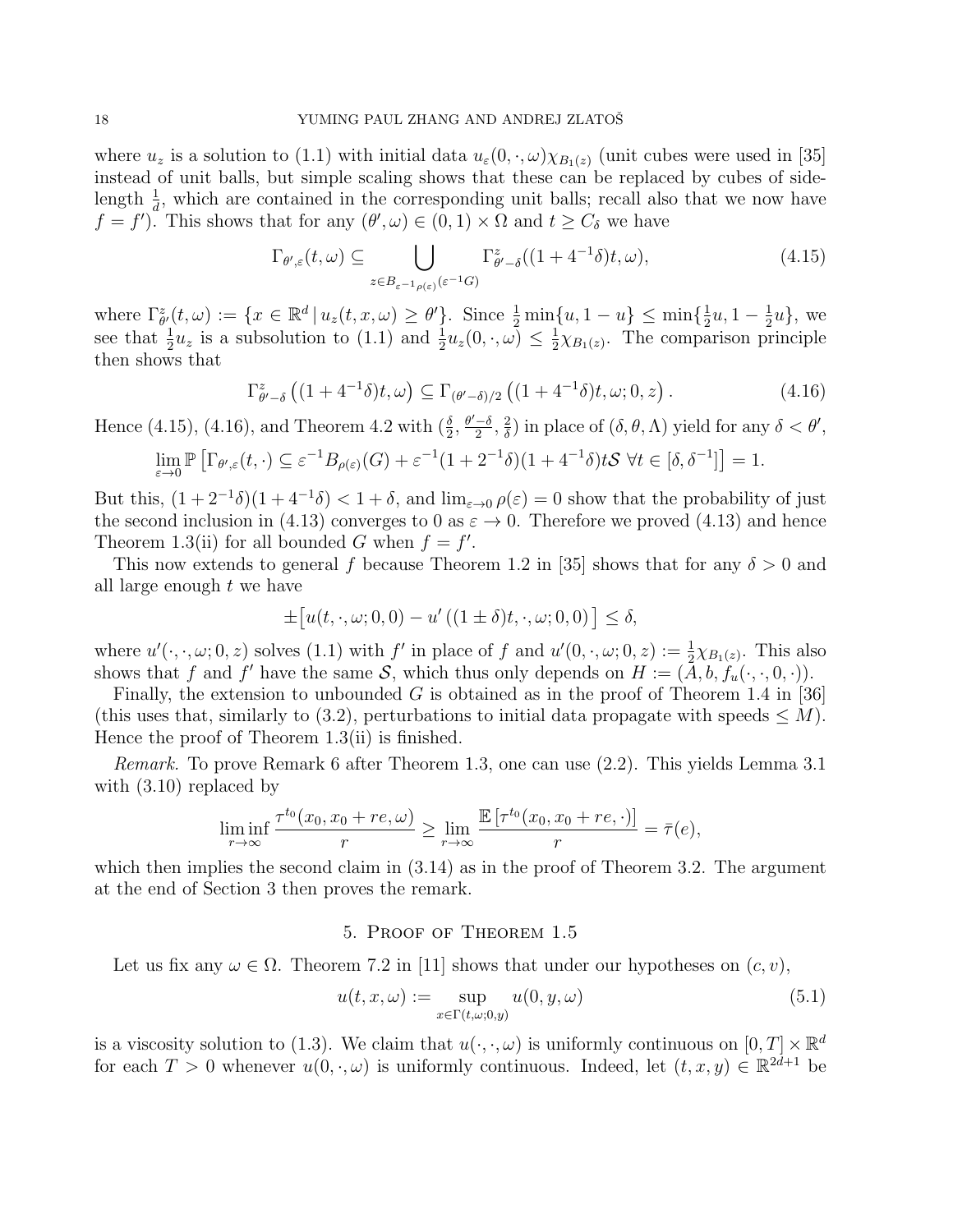such that  $(t, x)$  is  $\omega$ -reachable from  $(0, y)$ . Then there is  $\alpha : [0, t] \to \overline{B_1(0)} \subseteq \mathbb{R}^d$  and an absolutely continuous path  $\gamma : [0, t] \to \mathbb{R}^d$  such that  $\gamma(0) = y$ ,  $\gamma(t) = x$ , and

$$
\gamma'(s) = v(s, \gamma(s), \omega) + c(s, \gamma(s), \omega)\alpha(s)
$$

for a.e.  $s \in [0, t]$ . Pick any  $(\tau, z) \in \mathbb{R}^{d+1}$ , and extend  $\alpha$  to  $(t, \tau]$  by 0 if  $\tau > t$ . Then define  $\beta : [0, \tau] \to \mathbb{R}^d$  via the terminal value problem  $\beta(\tau) = z$  and

$$
\beta'(s) = v(s, \beta(s), \omega) + c(s, \beta(s), \omega)\alpha(s)
$$

for a.e.  $s \in [0, \tau]$ . If we let  $\tau' := \min\{t, \tau\}$  and  $y' := \beta(0)$ . The two ODEs yield

$$
|y - y'| \le e^{C\tau'}(|x - z| + C|t - \tau|),\tag{5.2}
$$

where

$$
C := ||v||_{L^{\infty}} + ||\nabla_x v||_{L^{\infty}} + ||\nabla_x c||_{L^{\infty}}.
$$

It is clear that  $(\tau, z)$  is  $\omega$ -reachable from  $(0, y')$ , so uniform continuity of  $u(\cdot, \cdot, \omega)$  on  $[0, T] \times \mathbb{R}^d$ for each  $T > 0$  follows from uniform continuity of  $u(0, \cdot, \omega)$ . Then by, e.g. Exercise 3.9 in [2], we obtain that there is a unique uniformly continuous viscosity solution to  $(1.3)$  for any uniformly continuous initial data.

Let us now prove (i). Since  $\nabla_x \cdot v(t, \cdot, \omega) = 0$  a.e. for all  $(t, \omega) \in \mathbb{R} \times \Omega$  and we have (1.18), it follows from Corollary 1.3 in [6] that there is  $M \geq 1$  such that for any  $(t_0, x_0, \omega) \in \mathbb{R}^{d+1} \times \Omega$ ,

$$
B_{M^{-1}t}(x_0) \subseteq \Gamma(t, \omega; t_0, x_0) \qquad \text{for all } t \ge M,
$$
\n
$$
(5.3)
$$

with  $\Gamma$  from (1.15). (We note that that result yields (5.3) if we replace  $c(t, x, \omega)$  in (1.3) by the constant  $\inf_{(t,x,\omega)\in\mathbb{R}^{d+1}\times\Omega}c(t,x,\omega)$ , but then (5.3) follows from the comparison principle.) Since  $v$  and  $c$  are bounded, after possibly increasing  $M$  we also obtain

$$
\Gamma(t, \omega; t_0, x_0) \subseteq B_{Mt}(x_0) \qquad \text{for all } t \ge 0.
$$
\n
$$
(5.4)
$$

Thus (3.2) holds for all  $(t_0, x_0, \omega) \in \mathbb{R}^{d+1} \times \Omega$  with  $\Gamma$  in place of  $\Gamma_{1/2}$ . We also define the arrival time to a point  $x \in \mathbb{R}^d$ , when starting at  $(t_0, x_0) \in \mathbb{R}^{d+1}$ , by

$$
\tau^{t_0}(x_0, x, \omega) := \inf\{t \ge 0 \mid x \in \Gamma(t, \omega; t_0, x_0)\}.
$$
\n(5.5)

The same arguments as in Section 3 yield (3.3) and (3.5)–(3.8), with  $\Gamma$  in place of  $\Gamma_{1/2}$ . Moreover, (1.15) shows that if  $x' \in \Gamma(t, \omega; t_0, x_0)$ , then  $\Gamma(s', \omega; t_0 + t, x') \subseteq \Gamma(t + s', \omega; t_0, x_0)$ for any  $s' \geq 0$ . This with  $t + s$  in place of t, together with (3.3) and (5.3) with s' in place of t, now yields (3.4) with  $\Gamma$  in place of  $\Gamma_{1/2}$ .

All this shows that if  $H := (c, v)$  is space-time stationary and  $\lim_{s\to\infty} s^{\alpha} \phi_H(s) = 0$  for some  $\alpha > 0$ , then Lemma 3.1 holds with  $\tau^{t_0}$  from (5.5) and with the same proof. So we can again define  $\bar{\tau}$ , w, and  $S$  via (3.10), (3.13), and (3.12). The proof of Theorem 3.2 also extends to this setting, with  $\Gamma$  in place of  $\Gamma_{1/2}$  (and without the sentence after (3.20)). We thus obtain for any  $\delta \in (0,1)$  and  $\Lambda \geq 1$  some  $\Omega_{\Lambda,\delta} \subseteq \Omega$  with  $\mathbb{P}[\Omega_{\Lambda,\delta}] = 1$  such that

$$
x + (1 - \delta)tS \subseteq \Gamma(t, \omega; 0, x) \subseteq x + (1 + \delta)tS
$$
\n
$$
(5.6)
$$

holds for each  $(x, \omega) \in B_{\Lambda t}(0) \times \Omega_{\Lambda, \delta}$  whenever t is sufficiently large, depending on  $\omega, \delta, \Lambda$ (this is just (3.20) above). Note that we need neither the parabolic Harnack inequality nor the hair-trigger effect here due to (1.15).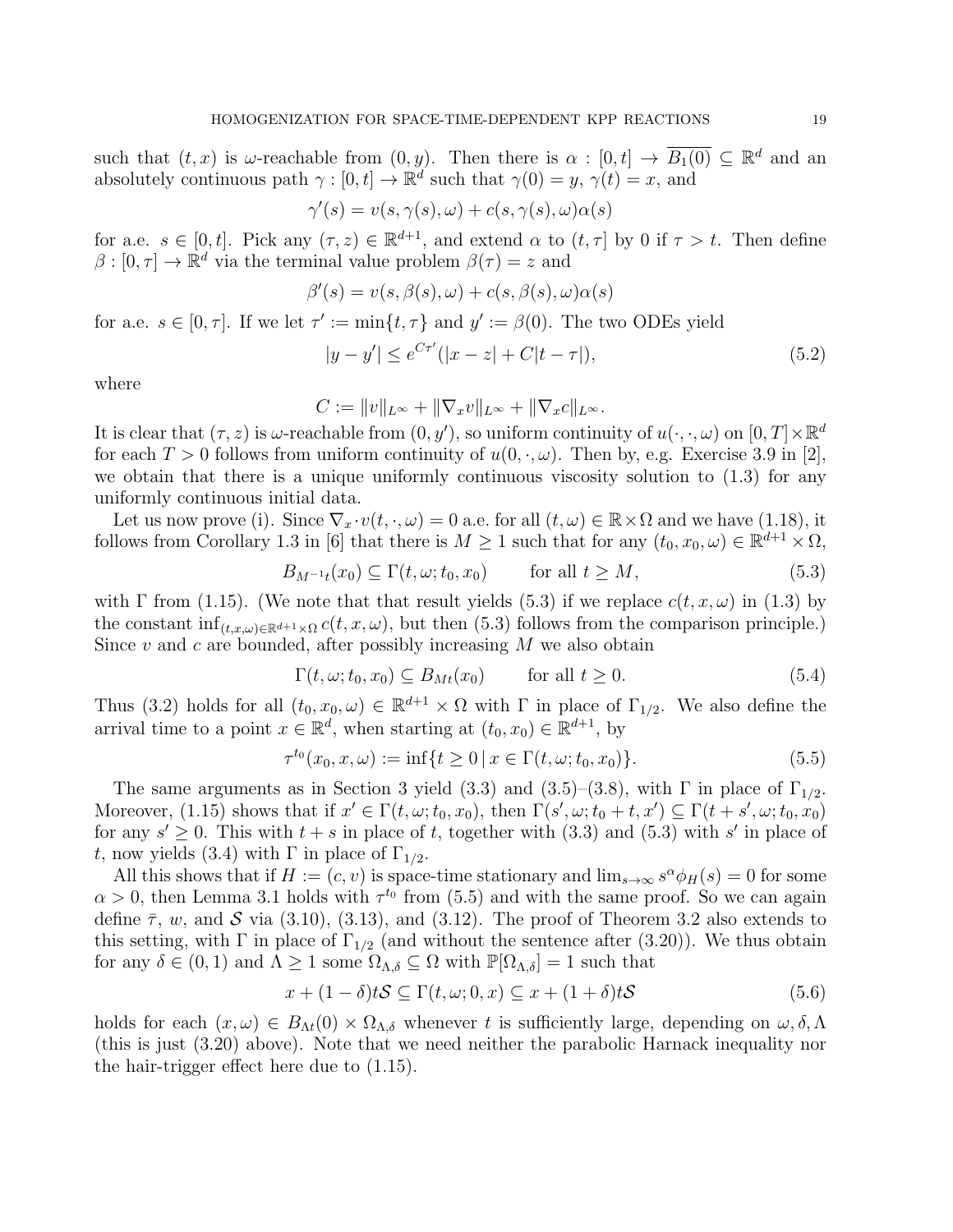Fix any  $R > 0$ . From (1.16) we obtain

$$
u^{\varepsilon}(t, x + y_{\varepsilon}, \omega) = \sup_{x + y_{\varepsilon} \in \varepsilon \Gamma(\varepsilon^{-1} t, \omega; 0, \varepsilon^{-1} y)} u^{\varepsilon}(0, y, \omega).
$$
 (5.7)

This, (1.19), (1.17), (5.6) with  $\Lambda + R + M$  in place of  $\Lambda$ , and (5.4) yield that for each  $\omega \in \Omega' := \bigcap_{n \in \mathbb{N}} \Omega_{n,1/n}$  (so  $\mathbb{P}[\Omega'] = 1$ ) and  $x \in B_R(0)$  we have

$$
\bar{u}((1-\delta)t,x) - \rho(\varepsilon) \le u^{\varepsilon}(t,x+y_{\varepsilon},\omega) \le \bar{u}((1+\delta)t,x) + \rho(\varepsilon)
$$
\n(5.8)

for any  $\delta > 0$  and  $t \in \left[\frac{1}{R}\right]$  $\frac{1}{R}$ , R] whenever  $\varepsilon$  is small enough (depending on  $\delta$ , R,  $\Lambda$ ,  $\omega$ ). If  $\varphi$  is a modulus of continuity for  $u_0$  (with  $\lim_{r\to 0} \varphi(r) = 0$ ), from (1.17), (5.4), and  $S \subseteq B_M(0)$ , we also have

$$
|\bar{u}(t,x) - \bar{u}(t',x')| \le \varphi(|x - x'| + M|t - t'|)
$$
\n(5.9)

for any  $(t, t', x, x', \omega) \in [0, \infty)^2 \times \mathbb{R}^{2d} \times \Omega$ . This and  $(5.8)$  show that  $u^{\varepsilon}(\cdot, \cdot+y_{\varepsilon}, \omega) \to \bar{u}$  locally uniformly on  $\mathbb{R}^+ \times \mathbb{R}^d$  as  $\varepsilon \to 0$  (for each  $\omega \in \Omega'$ ). This then easily extends to locally uniform convergence on  $[0, \infty) \times \mathbb{R}^d$  (i.e., up to time 0), using (5.4) with  $t_0 = 0$ ,  $S \subseteq B_M(0)$ , (1.16), (1.17), (1.19), and  $\lim_{r\to 0} \varphi(r) = \lim_{\varepsilon \to 0} \rho(\varepsilon) = 0$ . This finishes the proof of (i).

Let us now turn to (ii). As in the proof of Theorem 1.3(ii), it suffices to consider  $y_{\varepsilon} = 0$ . Since we have (3.2)–(3.8) with  $\Gamma$  in place of  $\Gamma_{1/2}$ , the proofs of Lemma 4.1 and Theorem 4.2 with  $\Gamma$  in place of  $\Gamma_{\theta}$  extend to the present setting (again with no need for the parabolic Harnack inequality or the hair-trigger effect). Hence, for any  $R > 0$  and  $\delta \in (0, 1)$  we have

$$
\lim_{t \to \infty} \mathbb{P}\left[ (1-\delta)s\mathcal{S} \subseteq \Gamma(s, \cdot; 0, x_0) - x_0 \subseteq (1+\delta)s\mathcal{S} \ \forall (s, x_0) \in [R^{-1}t, Rt] \times B_{Rt} \right] = 1. \tag{5.10}
$$

But then the argument proving (5.8) again applies, so after using (5.10) and (5.9) we obtain

$$
\lim_{\varepsilon \to 0} \mathbb{P}[|u^{\varepsilon}(t, x, \omega) - \bar{u}(t, x)| \le \varphi(M\delta R) + \rho(\varepsilon) \ \forall (t, x) \in [R^{-1}, R] \times B_R] = 1.
$$

The result now follows by taking  $\delta := R^{-2}$  and  $\varepsilon \to 0$ , although with  $(t, x) \in [\delta, \delta^{-1}] \times B_{\delta^{-1}}$ inside the probability. The extension up to time 0 is the same as in part (i).

#### **REFERENCES**

- [1] M. Alfaro and T. Giletti, Asymptotic analysis of a monostable equation in periodic media, Tamkang J. Math. 47 (2016), 1–26.
- [2] M. Bardi, I. Capuzzo-Dolcetta, Optimal Control and Viscosity Solutions of Hamilton-Jacobi-Bellman Equations, Birkhauser 1997, 570 pp.
- [3] G. Barles and P. E. Souganidis, A new approach to front propagation problems: theory and applications, Arch. Ration. Mech. Anal. 141 (1998), 237–296.
- [4] M. E. Becker, Multiparameter groups of measure-preserving transformations: a simple proof of Wiener's *ergodic theorem, Ann. Probab.* **9** (1981), no. 3, 504–509.
- [5] H. Berestycki and G. Nadin, Spreading speeds for one-dimensional monostable reaction-diffusion equations, J. Math. Phys. 53 (2012), no. 11, 115619.
- [6] D. Burago, S. Ivanov, and A. Novikov, Feeble fish in time-dependent waters and homogenization of the G-equation, Comm. Pure Appl. Math. 73 (2020), 1453–1489.
- [7] L. A. Caffarelli, K.-A. Lee, and A. Mellet, Homogenization and flame propagation in periodic excitable media: the asymptotic speed of propagation, Comm. Pure Appl. Math. 59 (2006), 501–525.
- [8] P. Cardaliaguet, J. Nolen, and P. E. Souganidis, Homogenization and enhancement for the G-equation, Arch. Ration. Mech. Anal. 199 (2011), 527–561.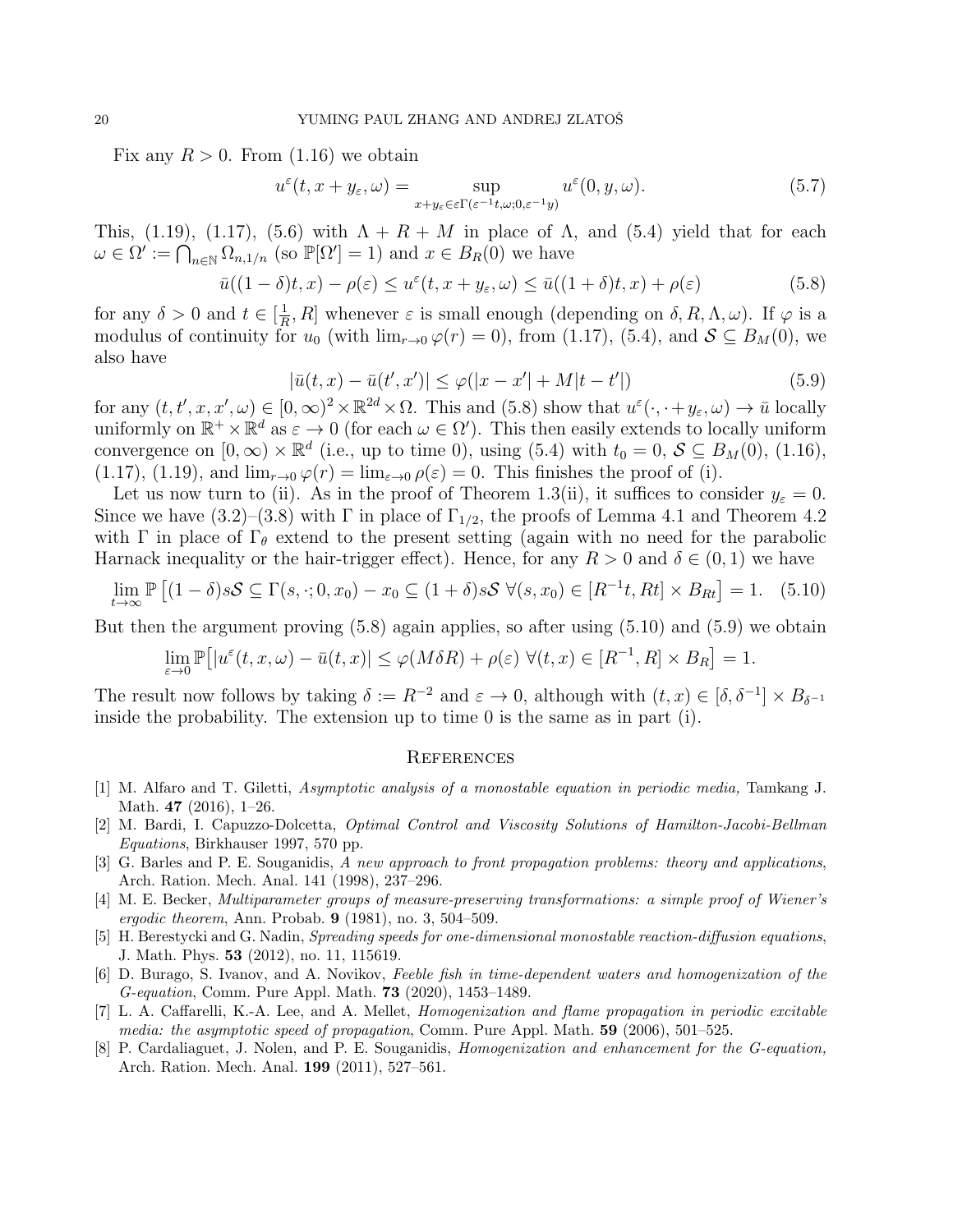- [9] P. Cardaliaguet and P. E. Souganidis, Homogenization and enhancement of the G-equation in random environments, Comm. Pure Appl. Math. 66 (2013), 1582–1628.
- [10] R. Fisher, The wave of advance of advantageous genes, Ann. Eugenics 7 (1937), no. 4, 355–369.
- [11] H. Frankowska, Lower semicontinuous solutions of Hamilton–Jacobi–Bellman equations, SIAM J. Control Optim. 31 (1993), no. 1, 257–272.
- [12] J. Gärtner and M. Freidlin, On the propagation of concentration waves in periodic and random media, Dokl. Acad. Nauk SSSR 249 (1979), no. 3, 521–525.
- [13] W. Jing, P. E. Souganidis and H. V. Tran, Large time average of reachable sets and applications to homogenization of interfaces moving with oscillatory spatio-temporal velocity, Discrete Contin. Dyn. Syst. S, 11 (2018), no. 5, 915.
- [14] W. Jing, P. E. Souganidis and H. V. Tran, Stochastic homogenization of viscous superquadratic Hamilton-Jacobi equations in dynamic random environment, Res. Math. Sci. 4 (2017), no. 1, 1–20.
- [15] W. Jing, P. E. Souganidis and H. V. Tran, Homogenization of interfaces moving in spatially random temporally periodic environment, preprint.
- [16] Y. Katznelson and B. Weiss, A simple proof of some ergodic theorems, Israel J. Math., 42 (1982), 291–296.
- [17] J. F. Kingman, The ergodic theory of subadditive stochastic processes, J. R. Statist. Soc. B, 30 (1968), 499–510.
- [18] A. N. Kolmogorov, I. G. Petrovskii, and N.S. Piskunov, Etude de l'équation de la diffusion avec croissance de la quantité de matière et son application à un problème biologique, Bull. Moskov. Gos. Univ. Mat. Mekh. 1 (1937), 1–25.
- [19] E. Kosygina and S. R. S. Varadhan, Homogenization of Hamilton-Jacobi-Bellman equations with respect to time-space shifts in a stationary ergodic medium, Comm. Pure Appl. Math. 61 (2008), no. 6, 816–847.
- [20] G.M. Lieberman, Second order parabolic differential equations, World Scientific Publishing Co., Inc., River Edge, NJ, 1996.
- [21] J. Lin and A. Zlatoš, Stochastic homogenization for reaction–diffusion equations, Arch. Ration. Mech. Anal. 232 (2019), no. 2, 813–871.
- [22] P.-L. Lions and P.E. Souganidis, Homogenization of "viscous" Hamilton-Jacobi equations in stationary ergodic media, Comm. Partial Differential Equations 30 (2005), no. 3, 335–375.
- [23] A. J. Majda and P. E. Souganidis, Large scale front dynamics for turbulent reaction-diffusion equations with separated velocity scales, Nonlinearity 7 (1994), 1–30.
- [24] J. Nolen and L. Ryzhik, Traveling waves in a one-dimensional heterogeneous medium, Ann. Inst. H. Poincaré Anal. Non Linéaire **26** (2009), no. 3, 1021–1047.
- [25] R. W. Schwab, Stochastic homogenization of Hamilton-Jacobi equations in stationary ergodic spatiotemporal media, Indiana Univ. Math. J., 58 (2009) no. 2, 537–581.
- [26] S. Vakulenko and V. Volpert, Generalized travelling waves for perturbed monotone reaction-diffusion systems, Nonlinear Anal. 46 (2001), no. 6, 757–776.
- [27] J. Xin and Y. Yu, Periodic homogenization of the inviscid G-equation for incompressible flows, Commun. Math. Sci. 8 (2010), 1067–1078.
- [28] Y.P. Zhang and A. Zlatoš, Long time dynamics for combustion in random media, Arch. Ration. Mech. Anal. 243 (2022), 33–94.
- [29] Y.P. Zhang and A. Zlatoš, *Quantitative homogenization for combustion in random media*, preprint.
- [30] Y.P. Zhang and A. Zlatoš, Subadditive theorems and first passage percolation in time-dependent environments, preprint.
- [31] Y.P. Zhang and A. Zlatoš, in preparation.
- [32] A. Zlatoš, *Generalized traveling waves in disordered media: Existence, uniqueness, and stability*, Arch. Ration. Mech. Anal. 208 (2013), no. 2, 447–480.
- [33] A. Zlatoš, *Existence and non-existence of transition fronts for bistable and ignition reactions*, Ann. Inst. H. Poincaré Anal. Non linéaire 34 (2017), no. 7, 1687–1705.